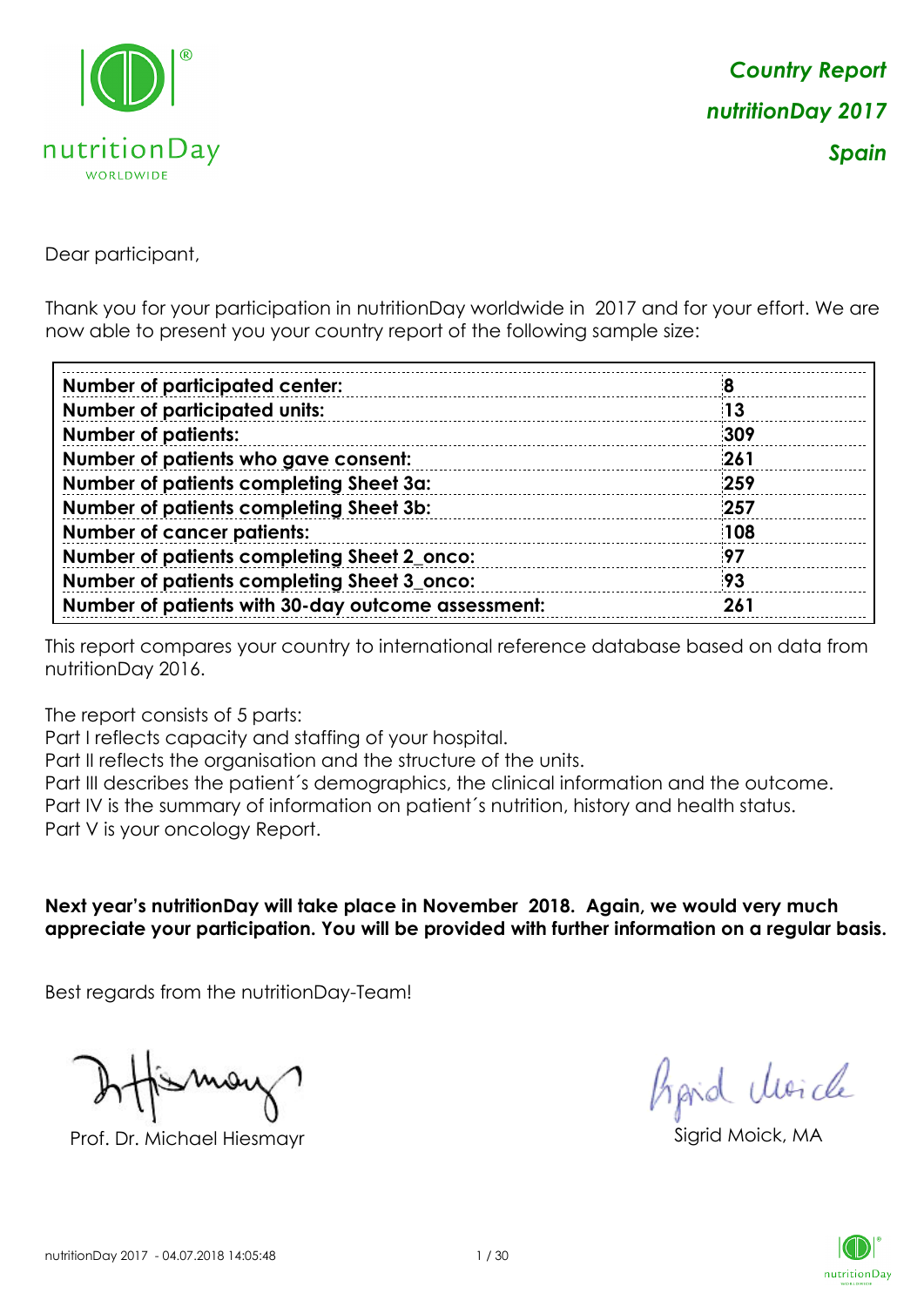## *I. Hospital capacity and staffing ("Hospital sheet")*

|                                                                                    | <b>YOUR RESULTS</b> | <b>REFERENCE RESULTS</b> |
|------------------------------------------------------------------------------------|---------------------|--------------------------|
| 1. Total number of beds in hospital                                                | 325 [142-649]       | 290 [162-548]            |
|                                                                                    |                     |                          |
| 2. Total number of admissions in the hospital last year                            | 5575 [3206-12600]   | 16544 [7529-35485]       |
|                                                                                    |                     |                          |
| 3. Total number of staff in the hospital                                           |                     |                          |
| <b>Total medical doctors</b>                                                       | 257 [170-389]       | 161 [64-352]             |
| <b>Medical specialists</b>                                                         | 168 [146-223]       | 108 [42-202]             |
| Medical non-specialists                                                            | 308 [186-429]       | 33 [11-78]               |
| <b>Nurses</b>                                                                      | 394 [223-718]       | 347 [123-753]            |
| <b>Dieticians</b>                                                                  | $1 [0-1]$           | $4[2-8]$                 |
| <b>Nutritionists</b>                                                               | $2[1-3]$            | $1[0-4]$                 |
| Pharmacists                                                                        | $7[5-9]$            | 6 [3-17]                 |
| Kitchen staff                                                                      | 12 [10-29]          | 29 [13-53]               |
|                                                                                    |                     |                          |
| <b>Full time equivalent</b>                                                        |                     |                          |
| <b>Total medical doctors</b>                                                       | 134 [134-705]       | 119 [53-333]             |
| <b>Medical specialists</b>                                                         | 165 [125-347]       | 88 [43-204]              |
| Medical non-specialists                                                            | 294 [165-422]       | 31 [10-79]               |
| <b>Nurses</b>                                                                      | 254 [174-926]       | 309 [119-725]            |
| <b>Dieticians</b>                                                                  | $1[0-2]$            | $4[2-7]$                 |
| <b>Nutritionists</b>                                                               | $1$ [0-3]           | $1[0-3]$                 |
| Pharmacists                                                                        | $4[2-13]$           | $5[3-15]$                |
| Kitchen staff                                                                      | 23 [16-111]         | 22 [13-46]               |
|                                                                                    |                     |                          |
| 4. Does the hospital have a nutrition care strategy?                               | 4 (50.0%) Yes       | 203 (77.5%) Yes          |
|                                                                                    |                     |                          |
| 5. Which nutrition-related standards or routine activities exist in your hospital? |                     |                          |
| Nutrition training is available                                                    | 4 (50.0%) Yes       | 170 (64.9%) Yes          |
| Nutrition steering committee is available                                          | 5 (62.5%) Yes       | 151 (57.6%) Yes          |
| Quality indicators are recorded and reported to national<br>or regional level      | 2 (25.0%) Yes       | 105 (40.1%) Yes          |
| Quality indicators are used for internal benchmarking                              | 1 (12.5%) Yes       | 134 (51.1%) Yes          |
| Patient feedback about food and food service is collected<br>using a questionnaire | 7 (87.5%) Yes       | 184 (70.2%) Yes          |
| None                                                                               |                     | 17 (6.5%) Yes            |
| No answer given                                                                    |                     |                          |

### **6. Which codes are available /routinely used in your hospital for billing and reimbursement purposes?**

| Codes available            |               |                 |
|----------------------------|---------------|-----------------|
| <b>Nutrition Support</b>   | 3 (37.5%) Yes | 121 (46.2%) Yes |
| Oral nutrition supplements | 3 (37.5%) Yes | 99 (37.8%) Yes  |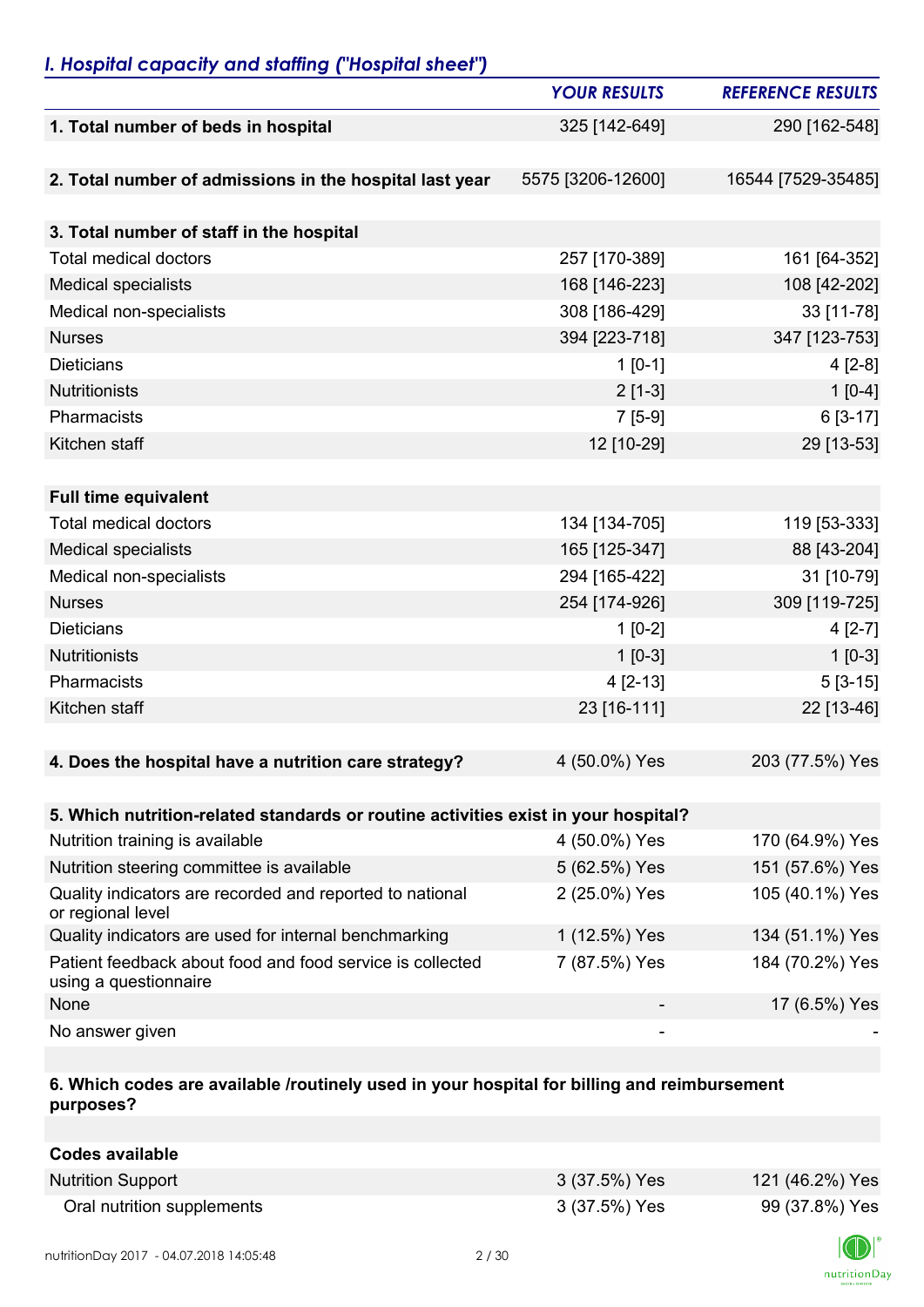| Parenteral nutrition                                      | 3 (37.5%) Yes | 139 (53.1%) Yes |
|-----------------------------------------------------------|---------------|-----------------|
| <b>Enteral nutrition</b>                                  | 4 (50.0%) Yes | 119 (45.4%) Yes |
| Dietary counseling                                        | 3 (37.5%) Yes | 86 (32.8%) Yes  |
| Specific dietary interventions                            | 2 (25.0%) Yes | 70 (26.7%) Yes  |
| Screening for malnutrition                                | 3 (37.5%) Yes | 61 (23.3%) Yes  |
| Risk of malnutrition                                      | 2 (25.0%) Yes | 63 (24.0%) Yes  |
| Malnutrition (in general)                                 | 4 (50.0%) Yes | 118 (45.0%) Yes |
| Severity of malnutrition (i.e. mild, moderate, severe)    | 4 (50.0%) Yes | 114 (43.5%) Yes |
| No information available from billing/finance/controlling | 3 (37.5%) Yes | 39 (14.9%) Yes  |
| No answer given                                           |               | 21 (8.0%)       |
|                                                           |               |                 |
| <b>Codes routinely used</b>                               |               |                 |
| <b>Nutrition Support</b>                                  | 2 (25.0%) Yes | 100 (38.2%) Yes |
| Oral nutrition supplements                                | 3 (37.5%) Yes | 82 (31.3%) Yes  |
| Parenteral nutrition                                      | 2 (25.0%) Yes | 123 (46.9%) Yes |
| <b>Enteral nutrition</b>                                  | 2 (25.0%) Yes | 103 (39.3%) Yes |
| Dietary counseling                                        | 2 (25.0%) Yes | 68 (26.0%) Yes  |
| Specific dietary interventions                            | 1 (12.5%) Yes | 59 (22.5%) Yes  |
| Screening for malnutrition                                | 1 (12.5%) Yes | 48 (18.3%) Yes  |
| <b>Risk of malnutrition</b>                               |               | 44 (16.8%) Yes  |
| Malnutrition (in general)                                 | 1 (12.5%) Yes | 98 (37.4%) Yes  |
| Severity of malnutrition (i.e. mild, moderate, severe)    | 1 (12.5%) Yes | 98 (37.4%) Yes  |
| No information available from billing/finance/controlling | 4 (50.0%) Yes | 46 (17.6%) Yes  |
| No answer given                                           |               | 31(1.5%)        |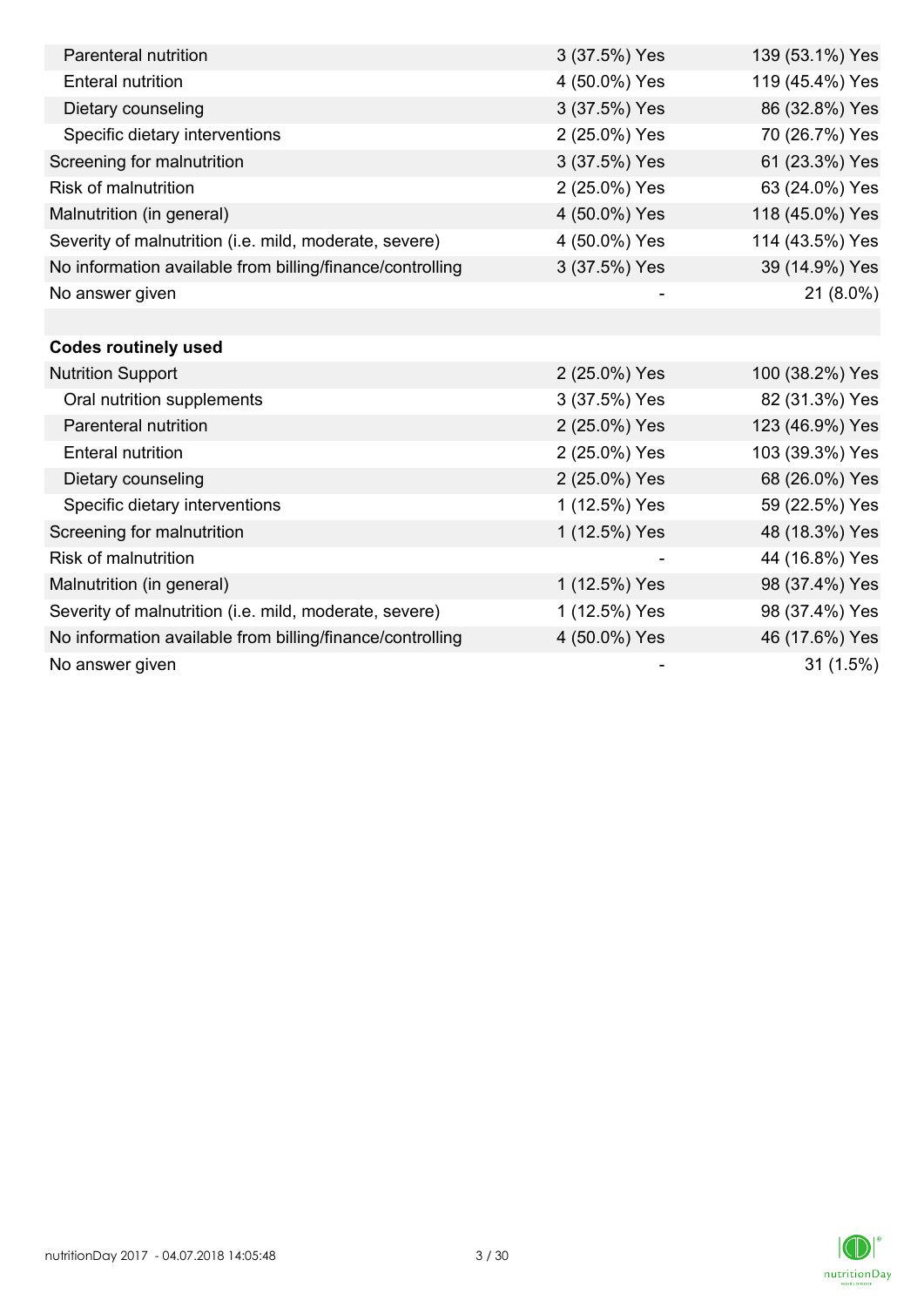# *II. Unit organisation and structures ("Sheet 1a/1b")*

|                                                                       | <b>YOUR RESULTS</b> | <b>REFERENCE RESULTS</b> |
|-----------------------------------------------------------------------|---------------------|--------------------------|
|                                                                       |                     |                          |
| Internal Medicine / General                                           |                     | 20.2%                    |
| Internal Medicine / Cardiology                                        |                     | 5.5%                     |
| Internal Medicine / Gastroenterology & hepatology                     |                     | 6.5%                     |
| Internal Medicine / Geriatrics                                        | 1(7.7%)             | 8.2%                     |
| Internal Medicine / Infectious diseases                               |                     | 1.1%                     |
| Internal Medicine / Nephrology                                        |                     | 1.1%                     |
| Internal Medicine / Oncology (incl. radiotherapy)                     | $3(23.1\%)$         | 7.6%                     |
| Interdisciplinary                                                     | $2(15.4\%)$         | 4.4%                     |
| Long term care                                                        | 1(7.7%)             | 2.1%                     |
| Neurology                                                             |                     | 2.9%                     |
| Surgery / General                                                     | $2(15.4\%)$         | 17.3%                    |
| Surgery/ Cardiac/Vascular/Thoracic                                    |                     | 1.5%                     |
| Surgery / Neurosurgery                                                |                     | 1.1%                     |
| Surgery / Orthopedic                                                  |                     | 4.2%                     |
| Trauma                                                                | 1(7.7%)             | 1.5%                     |
| Ear Nose Throat (ENT)                                                 |                     | 1.5%                     |
| Gynecology / Obstetrics                                               |                     | 2.1%                     |
| Pediatrics                                                            |                     | 0.0%                     |
| Psychiatry                                                            |                     | 0.6%                     |
| <b>Others</b>                                                         | $3(23.1\%)$         | 10.7%                    |
|                                                                       |                     |                          |
| 2. Number of registered inpatients at noon                            | 27 [24-29]          | 25 [18-34]               |
|                                                                       |                     |                          |
| 3. Total bed capacity of the unit                                     | 30 [28-31]          | 31 [25-44]               |
|                                                                       |                     |                          |
| 4. Number of each type of staff in the unit for TODAY's morning shift |                     |                          |
|                                                                       |                     |                          |
| <b>Fully trained</b>                                                  |                     |                          |
| <b>Medical doctors</b>                                                | $5[4-12]$           | $4[2-8]$                 |
| <b>Nurses</b>                                                         | $3[3-4]$            | $5[4-8]$                 |
| Nursing aides                                                         | $3[3-3]$            | $2[1-4]$                 |
| <b>Dieticians</b>                                                     | $0 [0-0]$           | $1 [0-1]$                |
| <b>Nutritionists</b>                                                  | $0 [0-1]$           | $0 [0-1]$                |
| Administrative staff                                                  | $1[1-1]$            | $1[0-2]$                 |
| Other staff involved in patient care                                  | $1[1-2]$            | $1[0-3]$                 |
|                                                                       |                     |                          |
| In training                                                           |                     |                          |
| <b>Medical doctors</b>                                                | $3[2-4]$            | $1 [0-3]$                |
| <b>Medical students</b>                                               | $0 [0-1]$           | $0 [0-2]$                |
| <b>Nurses</b>                                                         | $1[0-3]$            | $1[0-3]$                 |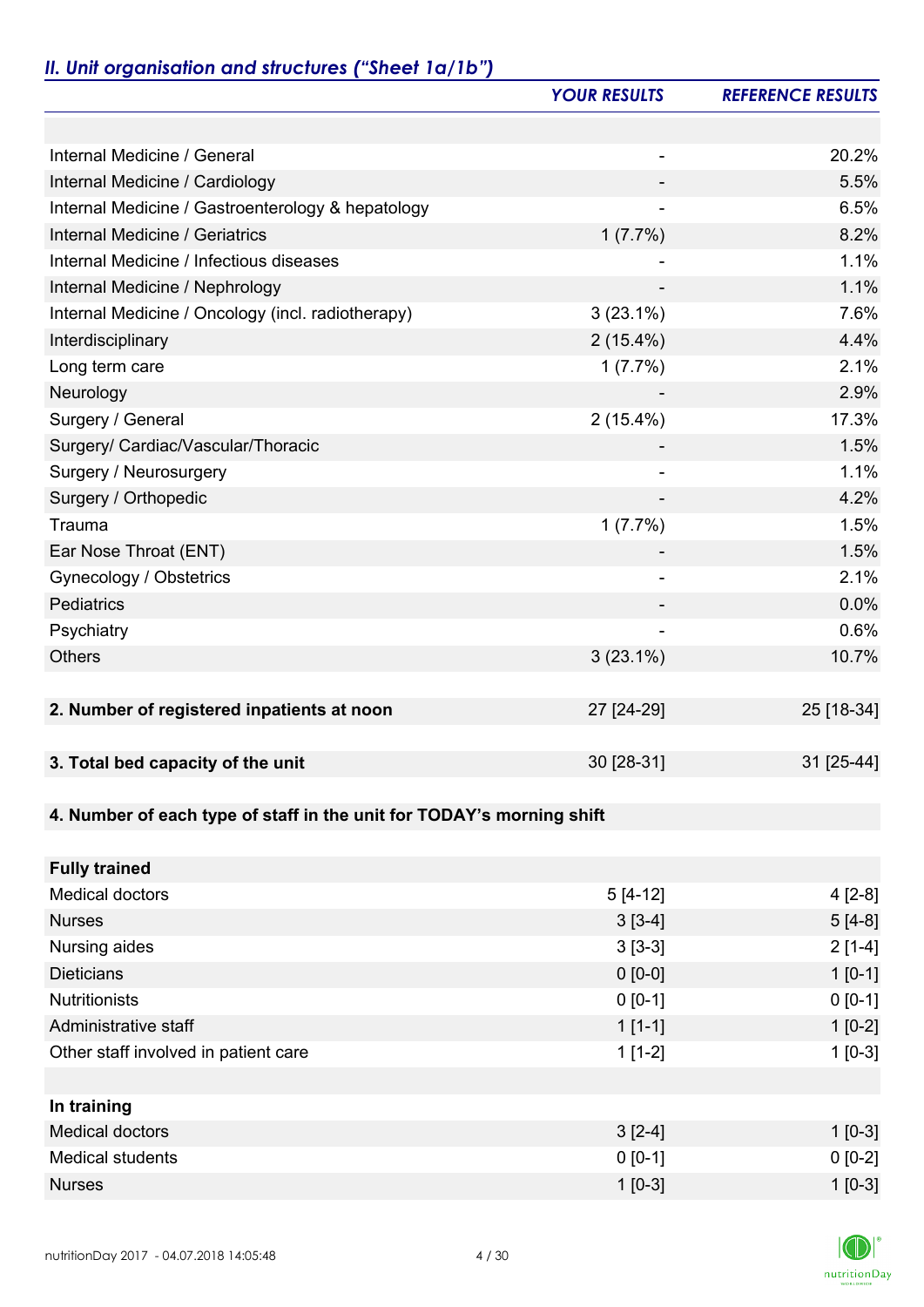| Nursing aides                                                                                       | $1[1-1]$                 | $0[0-0]$        |
|-----------------------------------------------------------------------------------------------------|--------------------------|-----------------|
| <b>Dieticians</b>                                                                                   | $0 [0-0]$                | $0[0-0]$        |
| <b>Nutritionists</b>                                                                                | $0 [0-0]$                | $0[0-0]$        |
| Other staff involved in patient care                                                                | $0 [0-0]$                | $0 [0-0]$       |
|                                                                                                     |                          |                 |
| 5. Is there a nutrition support team in your hospital<br>available?                                 | 13 (100%) Yes            | 337 (74.2%) Yes |
| 6. Does the unit have a nutrition care strategy?                                                    | 9 (69.2%) Yes            | 330 (72.7%) Yes |
|                                                                                                     |                          |                 |
| 7. Is there a person in your unit responsible for<br>nutrition care?                                | 5 (38.5%) Yes            | 331 (72.9%) Yes |
| 8. Is there a dietician, nutritionist or dietetic assistant<br>available for your unit?             | 5 (38.5%) Yes            | 410 (90.3%) Yes |
| 9. Is specific staff responsible for providing feeding<br>assistance to patients during meal times? | 8 (61.5%) Yes            | 282 (62.1%) Yes |
| 10. How do you MAINLY screen/monitor patients for<br>malnutrition?                                  |                          |                 |
| At admission                                                                                        |                          |                 |
| No routine screening                                                                                | 5 (38.5%) Yes            | 46 (9.7%) Yes   |
| No fixed criteria                                                                                   |                          | 10 (2.1%) Yes   |
| Experience / visual assessment only                                                                 | 2 (15.4%) Yes            | 43 (9.1%) Yes   |
| Weighing / BMI only                                                                                 | 1 (7.7%) Yes             | 66 (13.9%) Yes  |
| <b>Nutritional Risk Screening (NRS) 2002</b>                                                        | 1 (7.7%) Yes             | 136 (28.6%) Yes |
| Malnutrition Universal Screening Tool (MUST)                                                        | 1 (7.7%) Yes             | 29 (6.1%) Yes   |
| Malnutrition Screening tool (MST)                                                                   | 1 (7.7%) Yes             | 42 (8.8%) Yes   |
| <b>SNAQ</b>                                                                                         | 1 (7.7%) Yes             | 2 (0.42%) Yes   |
| Other formal tool                                                                                   | 1 (7.7%) Yes             | 77 (16.2%) Yes  |
| I do not know                                                                                       |                          | 3 (0.63%) Yes   |
| Missing                                                                                             | $\overline{\phantom{a}}$ | $21(4.4\%)$     |
|                                                                                                     |                          |                 |
| <b>During hospital stay</b>                                                                         |                          |                 |
| No routine monitoring                                                                               | 1 (7.7%) Yes             | 44 (9.3%) Yes   |
| No fixed criteria                                                                                   |                          | 44 (9.3%) Yes   |
| Experience / visual assessment only                                                                 | 6 (46.2%) Yes            | 90 (18.9%) Yes  |
| Weighing / BMI only                                                                                 | 2 (15.4%) Yes            | 136 (28.6%) Yes |
| Other formal tool                                                                                   | 4 (30.8%) Yes            | 130 (27.4%) Yes |
| I do not know                                                                                       |                          | 10 (2.1%) Yes   |
| Missing                                                                                             |                          | $21(4.4\%)$     |
|                                                                                                     |                          |                 |
| 11a. Do you routinely use guidelines or standards for<br>nutrition care?                            | 7 (53.8%) Yes            | 354 (78.8%) Yes |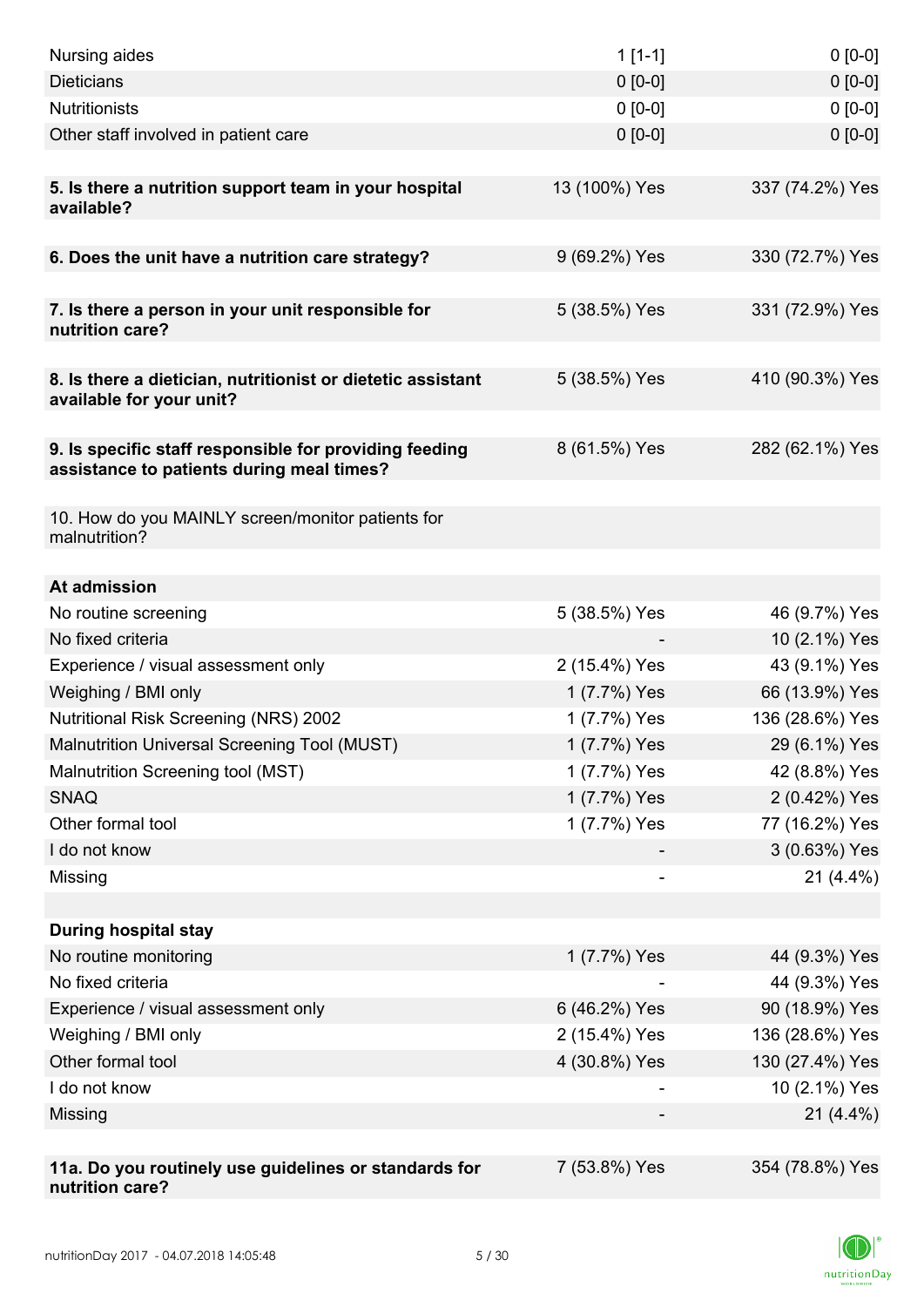| 11b. If yes, which one is mainly used?  |               |                 |
|-----------------------------------------|---------------|-----------------|
| International guidelines                | 1 (14.3%) Yes | 91 (25.7%) Yes  |
| National guidelines                     | 1 (14.3%) Yes | 56 (15.8%) Yes  |
| Standards on hospital level             | 2 (28.6%) Yes | 119 (33.6%) Yes |
| Standards on unit level                 | 2 (28.6%) Yes | 24 (6.8%) Yes   |
| Individual patient nutrition care plans | 1 (14.3%) Yes | 57 (16.1%) Yes  |
| Other                                   |               | 4 (1.1%) Yes    |
| Missing                                 |               | 3(0.85%)        |

# **12. What is routinely done in your unit for given patient groups?**

| At risk                                                    |                |                 |
|------------------------------------------------------------|----------------|-----------------|
| Watchful waiting                                           | 5 (38.5%) Yes  | 142 (29.9%) Yes |
| Discuss nutrition care activities during ward rounds       | 8 (61.5%) Yes  | 199 (41.9%) Yes |
| Develop an individual nutrition care plan                  | 8 (61.5%) Yes  | 251 (52.8%) Yes |
| Initiate treatment / nutrition intervention                | 11 (84.6%) Yes | 286 (60.2%) Yes |
| Consult a nutrition expert (dietician, nutritionist, etc.) | 9 (69.2%) Yes  | 292 (61.5%) Yes |
| Consult a medical professional                             | 7 (53.8%) Yes  | 178 (37.5%) Yes |
| Calculate energy requirements                              | 4 (30.8%) Yes  | 240 (50.5%) Yes |
| Calculate protein requirements                             | 4 (30.8%) Yes  | 234 (49.3%) Yes |
|                                                            |                |                 |
| <b>Malnourished</b>                                        |                |                 |
| Watchful waiting                                           | 5 (38.5%) Yes  | 101 (21.3%) Yes |
| Discuss nutrition care activities during ward rounds       | 8 (61.5%) Yes  | 218 (45.9%) Yes |
| Develop an individual nutrition care plan                  | 10 (76.9%) Yes | 267 (56.2%) Yes |
| Initiate treatment / nutrition intervention                | 9 (69.2%) Yes  | 316 (66.5%) Yes |
| Consult a nutrition expert (dietician, nutritionist, etc.) | 11 (84.6%) Yes | 294 (61.9%) Yes |
| Consult a medical professional                             | 7 (53.8%) Yes  | 192 (40.4%) Yes |
| Calculate energy requirements                              | 5 (38.5%) Yes  | 270 (56.8%) Yes |
| Calculate protein requirements                             | 5 (38.5%) Yes  | 266 (56.0%) Yes |
|                                                            |                |                 |
| <b>Every patient</b>                                       |                |                 |
| Watchful waiting                                           | 7 (53.8%) Yes  | 204 (42.9%) Yes |
| Discuss nutrition care activities during ward rounds       | 2 (15.4%) Yes  | 131 (27.6%) Yes |
| Develop an individual nutrition care plan                  | 1 (7.7%) Yes   | 79 (16.6%) Yes  |
| Initiate treatment / nutrition intervention                | 1 (7.7%) Yes   | 61 (12.8%) Yes  |
| Consult a nutrition expert (dietician, nutritionist, etc.) | 1 (7.7%) Yes   | 77 (16.2%) Yes  |
| Consult a medical professional                             | 1 (7.7%) Yes   | 105 (22.1%) Yes |
| Calculate energy requirements                              |                | 56 (11.8%) Yes  |
| Calculate protein requirements                             |                | 50 (10.5%) Yes  |
|                                                            |                |                 |
| <b>Never</b>                                               |                |                 |
| Watchful waiting                                           | 1 (7.7%) Yes   | 35 (7.4%) Yes   |
| Discuss nutrition care activities during ward rounds       | 1 (7.7%) Yes   | 38 (8.0%) Yes   |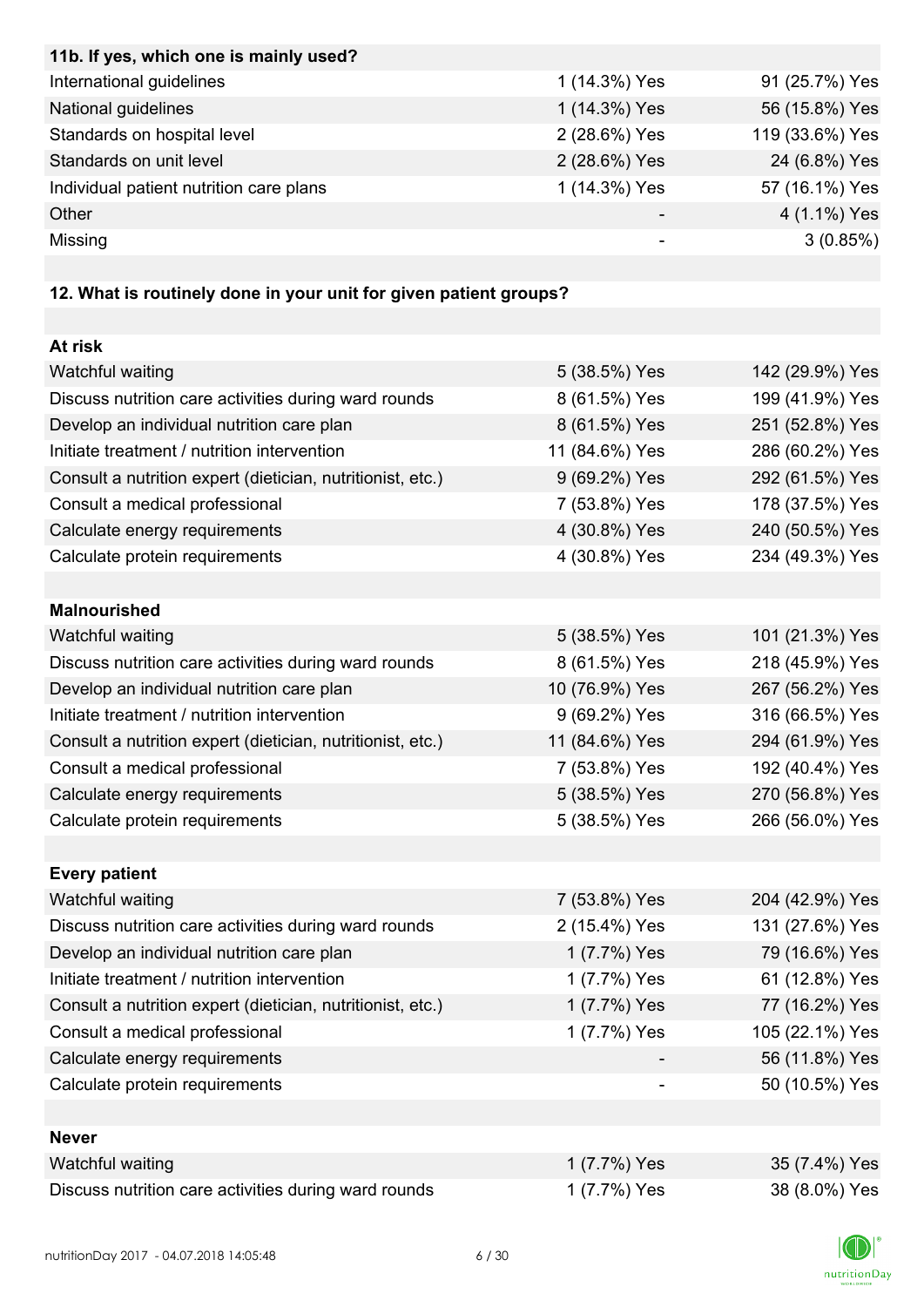| Develop an individual nutrition care plan                          | 1 (7.7%) Yes             | 32 (6.7%) Yes   |
|--------------------------------------------------------------------|--------------------------|-----------------|
| Initiate treatment / nutrition intervention                        | 1 (7.7%) Yes             | 6 (1.3%) Yes    |
| Consult a nutrition expert (dietician, nutritionist, etc.)         | 1 (7.7%) Yes             | 8 (1.7%) Yes    |
| Consult a medical professional                                     |                          | 49 (10.3%) Yes  |
| Calculate energy requirements                                      | 6 (46.2%) Yes            | 51 (10.7%) Yes  |
| Calculate protein requirements                                     | 6 (46.2%) Yes            | 55 (11.6%) Yes  |
|                                                                    |                          |                 |
| I do not know                                                      |                          |                 |
| Watchful waiting                                                   |                          | 22 (4.6%) Yes   |
| Discuss nutrition care activities during ward rounds               |                          | 11 (2.3%) Yes   |
| Develop an individual nutrition care plan                          |                          | 5 (1.1%) Yes    |
| Initiate treatment / nutrition intervention                        | $\overline{\phantom{0}}$ | 5 (1.1%) Yes    |
| Consult a nutrition expert (dietician, nutritionist, etc.)         |                          | 4 (0.84%) Yes   |
| Consult a medical professional                                     | 2 (15.4%) Yes            | 19 (4.0%) Yes   |
| Calculate energy requirements                                      | 1 (7.7%) Yes             | 12 (2.5%) Yes   |
| Calculate protein requirements                                     | 1 (7.7%) Yes             | 14 (2.9%) Yes   |
|                                                                    |                          |                 |
| 13. When do you routinely weigh your patients?                     |                          |                 |
| at admission                                                       | 7 (53.8%) Yes            | 300 (63.2%) Yes |
| Within 24 hours                                                    | 3 (23.1%) Yes            | 70 (14.7%) Yes  |
| Within 48 hours                                                    |                          | 20 (4.2%) Yes   |
| Within 72 hours                                                    |                          | 14 (2.9%) Yes   |
| Every week                                                         | 5 (38.5%) Yes            | 164 (34.5%) Yes |
| Occasionally                                                       | 1 (7.7%) Yes             | 60 (12.6%) Yes  |
| When requested                                                     | 8 (61.5%) Yes            | 212 (44.6%) Yes |
| At discharge                                                       |                          | 22 (4.6%) Yes   |
| Never                                                              |                          | 8 (1.7%) Yes    |
| I do not know                                                      |                          | 1 (0.21%) Yes   |
| No answer given                                                    | $1(2.9\%)$               | 23 (4.8%)       |
|                                                                    |                          |                 |
| 14. What do you do to support adequate food intake of patients?    |                          |                 |
| Offer additional meals or in between snacks                        | 9 (69.2%) Yes            | 350 (73.7%) Yes |
| Offer meal choices                                                 | 7 (53.8%) Yes            | 348 (73.3%) Yes |
| Offer different portion sizes                                      | 1 (7.7%) Yes             | 292 (61.5%) Yes |
| Consider food presentation                                         | 3 (23.1%) Yes            | 198 (41.7%) Yes |
| Change food texture/consistency as needed                          | 12 (92.3%) Yes           | 389 (81.9%) Yes |
| Consider patient problems with eating and drinking                 | 12 (92.3%) Yes           | 385 (81.1%) Yes |
| Ensure that mealtimes are undisturbed/protected<br>mealtime policy | 4 (30.8%) Yes            | 58 (12.2%) Yes  |
| Promote positive eating environment                                | 4 (30.8%) Yes            | 92 (19.4%) Yes  |
| Consider cultural/religious preferences                            | 13 (100%) Yes            | 200 (42.1%) Yes |
| Consider patient allergies / intolerances                          | 13 (100%) Yes            | 228 (48.0%) Yes |
| Other                                                              | 1 (7.7%) Yes             | 29 (6.1%) Yes   |
| I do not know                                                      |                          | 6 (1.3%) Yes    |
| No answer given                                                    |                          | 21 (4.4%)       |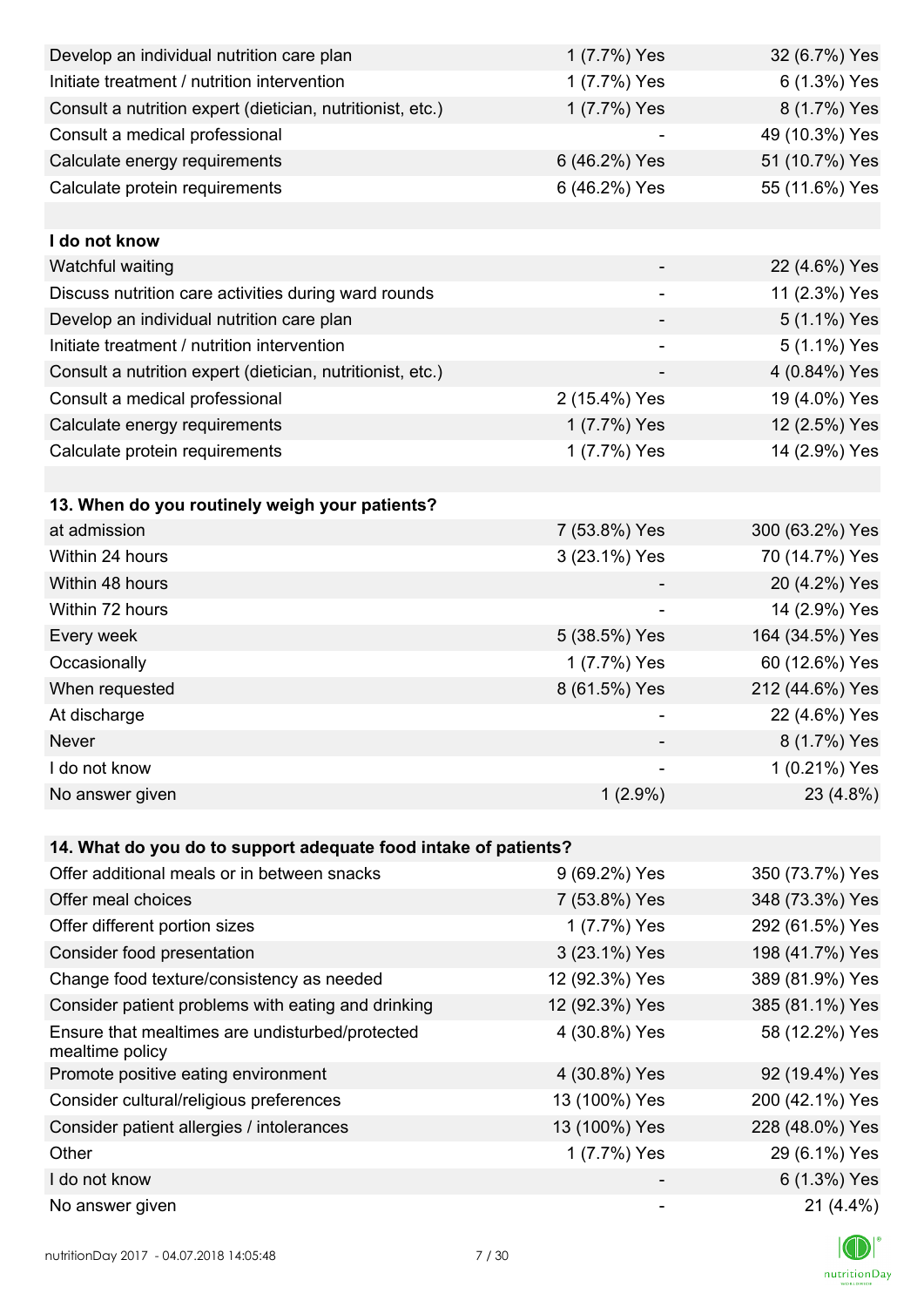| 15. Which nutrition-related standards or routine activities exist in your unit?     |                |                 |
|-------------------------------------------------------------------------------------|----------------|-----------------|
| Nutrition training is available                                                     | 4 (30.8%) Yes  | 267 (56.2%) Yes |
| Reporting of nutrition related information to hospital<br>managers                  | 2 (15.4%) Yes  | 211 (44.4%) Yes |
| Quality indicators are recorded and reported to national<br>or regional level       | 3 (23.1%) Yes  | 131 (27.6%) Yes |
| Quality indicators are used for internal benchmarking                               | 4 (30.8%) Yes  | 175 (36.8%) Yes |
| Patient feedback about food and food service is collected<br>using a questionnaire  | 11 (84.6%) Yes | 302 (63.6%) Yes |
| None                                                                                | 2 (15.4%) Yes  | 21 (4.4%) Yes   |
| I do not know                                                                       |                | 13 (2.7%) Yes   |
| No answer given                                                                     |                | 37 (7.8%)       |
|                                                                                     |                |                 |
| 16. At admission what is asked and documented?                                      |                |                 |
| Change in weight                                                                    | 8 (61.5%) Yes  | 373 (78.5%) Yes |
| Eating habits/difficulties                                                          | 13 (100%) Yes  | 349 (73.5%) Yes |
| Nutrition before admission                                                          | 7 (53.8%) Yes  | 271 (57.1%) Yes |
| None                                                                                |                | 9 (1.9%) Yes    |
| I do not know                                                                       |                | 5 (1.1%) Yes    |
| No answer given                                                                     |                | 39 (8.2%)       |
|                                                                                     |                |                 |
| 17. On what forms is there a specific part about eating, nutrition or malnutrition? |                |                 |
|                                                                                     |                |                 |
| a. Patient Record has a section for                                                 |                |                 |
| indicating if the patient is malnourished or at risk of<br>malnutrition             | 5 (38.5%) Yes  | 335 (70.5%) Yes |
| nutrition treatment                                                                 | 4 (30.8%) Yes  | 280 (58.9%) Yes |
| <b>None</b>                                                                         | 7 (53.8%) Yes  | 30 (6.3%) Yes   |
| I do not know                                                                       |                | 4 (0.84%) Yes   |
|                                                                                     |                |                 |
| b. Discharge Letter                                                                 |                |                 |

| summarizes nutrition treatment received during stay | 3 (23.1%) Yes | 171 (36.0%) Yes |
|-----------------------------------------------------|---------------|-----------------|
| makes future nutrition-related recommendations      | 5 (38.5%) Yes | 269 (56.6%) Yes |
| <b>None</b>                                         | 7 (53.8%) Yes | 56 (11.8%) Yes  |
| I do not know                                       |               | 26 (5.5%) Yes   |
|                                                     |               |                 |

#### **18. Do you provide brochures about malnutrition to at risk/malnourished patients?** 2 (18.2%) Yes 171 (44.5%) Yes

| 19. Who filled in this sheet? |               |                 |
|-------------------------------|---------------|-----------------|
| Head staff                    | -             | 120 (25.3%) Yes |
| <b>Dietician</b>              | 3 (23.1%) Yes | 244 (51.4%) Yes |
| <b>Nurse</b>                  | 6 (46.2%) Yes | 127 (26.7%) Yes |
| Physician                     | 8 (61.5%) Yes | 74 (15.6%) Yes  |
| Administrative staff          |               | 4 (0.84%) Yes   |

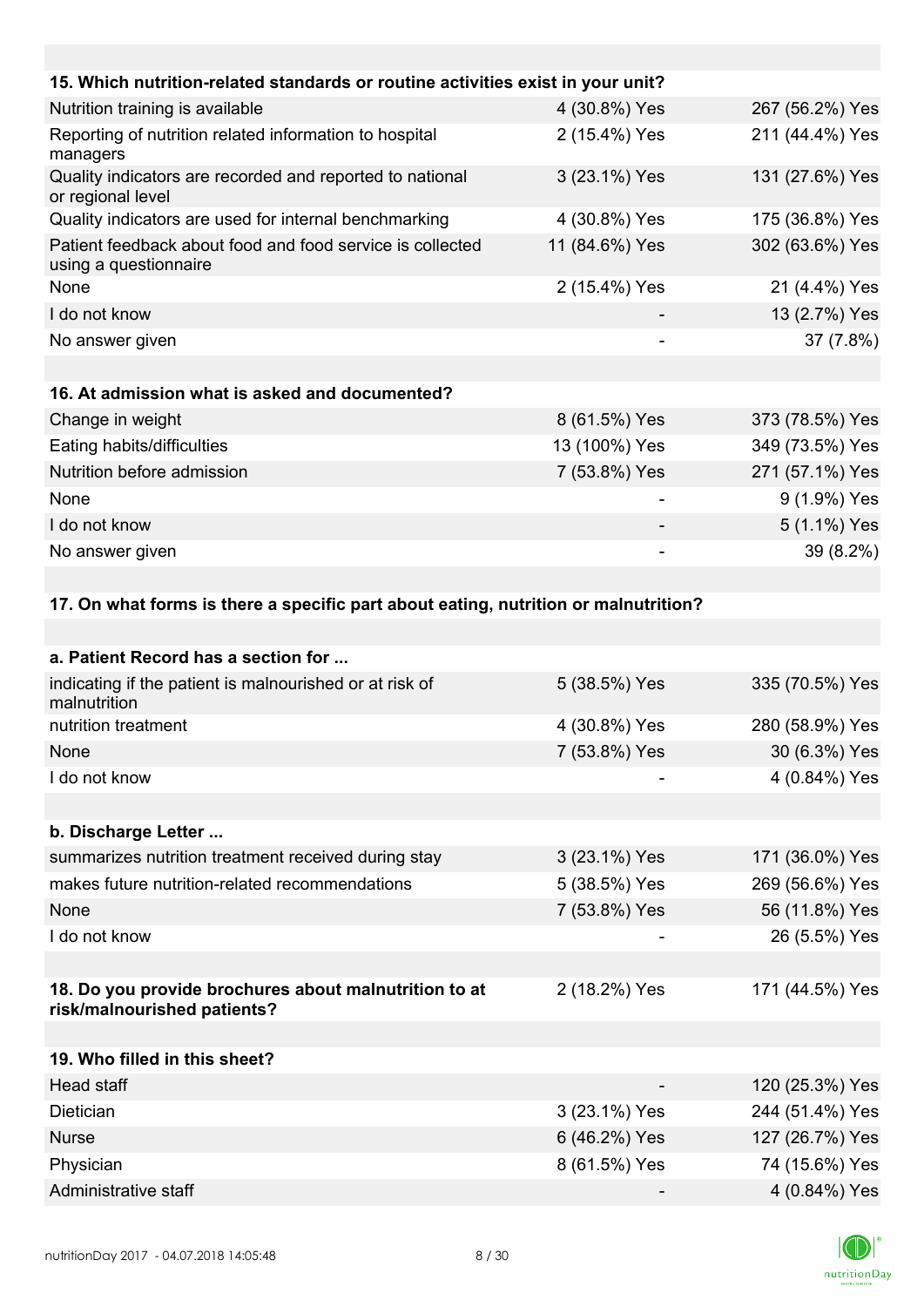| Other         | 2 (15.4%) Yes | 8 (1.7%) Yes  |
|---------------|---------------|---------------|
| None          | $-$           | $\sim$        |
| I do not know | $\sim$        | 3 (0.63%) Yes |

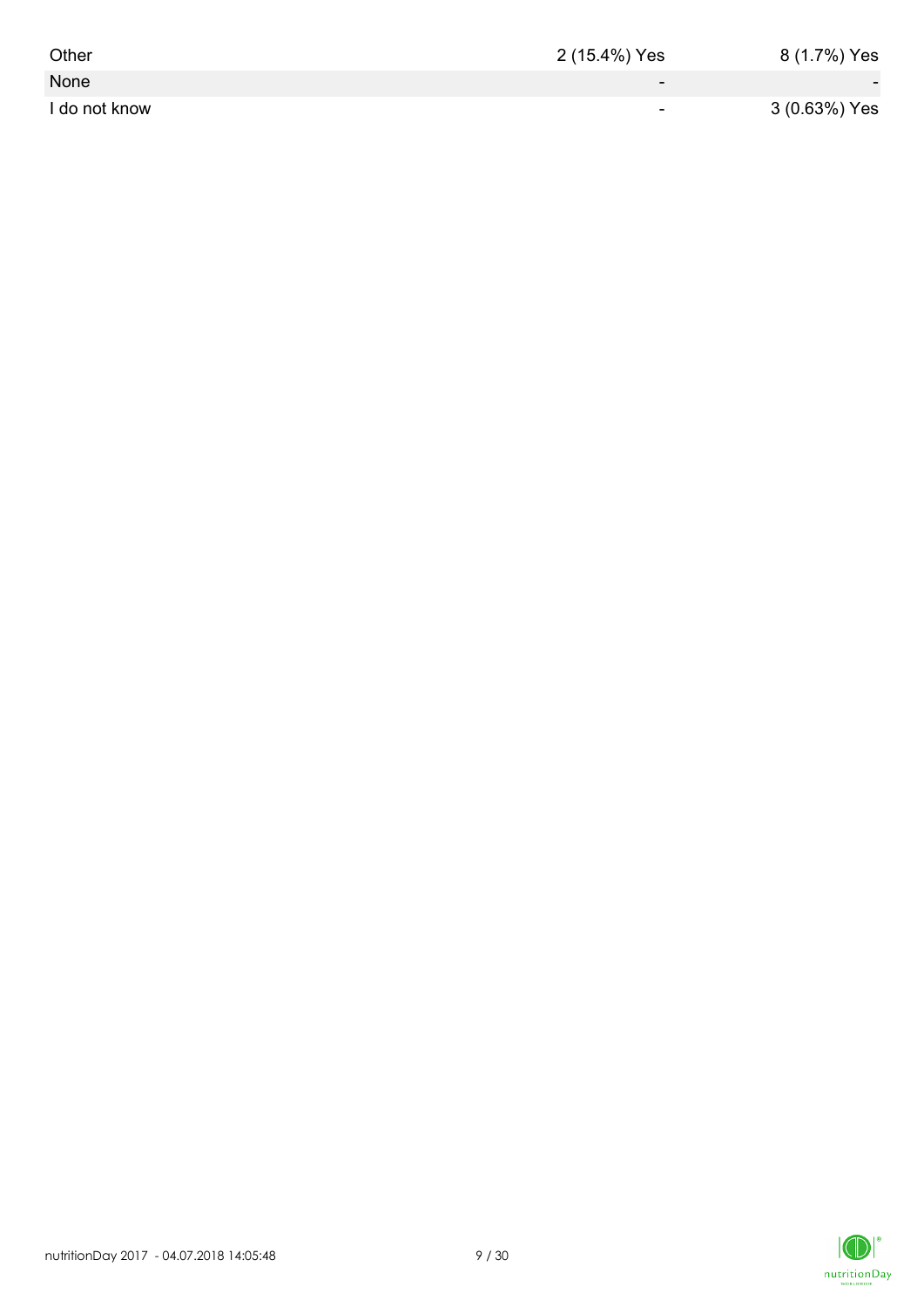|                                                                                         | <b>YOUR RESULTS</b> | <b>REFERENCE RESULTS</b> |
|-----------------------------------------------------------------------------------------|---------------------|--------------------------|
|                                                                                         |                     |                          |
| Total                                                                                   | 261                 | 9133                     |
| Age                                                                                     | 68 [57-80]          | 67 [53-78]               |
| Female                                                                                  | 119 (45.6%)         | 4630 (50.7%)             |
| Weight                                                                                  | 73.7±15.8           | 68.8±18.8                |
| Height                                                                                  | 165±10              | 164±10                   |
| <b>BMI</b>                                                                              | $27.2 \pm 5.2$      | $25.4 \pm 6.0$           |
|                                                                                         |                     |                          |
| 1. This hospital admission was                                                          |                     |                          |
| planned                                                                                 | 86 (33.0%)          | 3186 (34.9%)             |
| an emergency                                                                            | 173 (66.3%)         | 5234 (57.3%)             |
| I do not know                                                                           | 2(0.77%)            | 713 (7.8%)               |
| No answer given                                                                         |                     |                          |
| 2a. Diagnosis at admission                                                              |                     |                          |
| 0100 Infectious and parasitic diseases                                                  | 32 (12.3%)          | 833 (9.1%)               |
| 0200 Neoplasms                                                                          | 96 (36.8%)          | 1451 (15.9%)             |
| 0300 Blood and bloodforming organs and the immune<br>mechanism                          | 44 (16.9%)          | 612 (6.7%)               |
| 0400 Endocrine, nutritional and metabolic diseases                                      | 30 (11.5%)          | 1103 (12.1%)             |
| 0500 Mental health                                                                      | 10 (3.8%)           | 340 (3.7%)               |
| 0600 Nervous system                                                                     | $21(8.0\%)$         | 795 (8.7%)               |
| 0700 Eye and adnexa                                                                     | 1(0.38%)            | 134 (1.5%)               |
| 0800 Ear and mastoid process                                                            |                     | 71 (0.78%)               |
| 0900 Circulatory system                                                                 | 44 (16.9%)          | 1817 (19.9%)             |
| 1000 Respiratory system                                                                 | 43 (16.5%)          | 1407 (15.4%)             |
| 1100 Digestive system                                                                   | 71 (27.2%)          | 2255 (24.7%)             |
| 1200 Skin and subcutaneous tissue                                                       | 11 $(4.2\%)$        | 444 (4.9%)               |
| 1300 Musculoskeletal system and connective tissue                                       | 38 (14.6%)          | 1332 (14.6%)             |
| 1400 Genitourinary system                                                               | 30 (11.5%)          | 847 (9.3%)               |
| 1500 Pregnancy, childbirth and the puerperium                                           |                     | 126 (1.4%)               |
| 1600 Conditions originating in the perinatal period                                     | 1(0.38%)            | 22 (0.24%)               |
| 1700 Congenital/chromosomal abnormalities                                               |                     | $9(0.10\%)$              |
| 1800 Symptoms, signs, abnormal clinical/lab findings                                    | 16 (6.1%)           | 410 (4.5%)               |
| 1900 Injury, poisoning                                                                  | $8(3.1\%)$          | 291 (3.2%)               |
| 2000 External causes of morbidity and mortality (e.g.<br>transport accidents, assaults) | $3(1.1\%)$          | 173 (1.9%)               |
| 2100 Factors influencing health status and contact with<br>health services              | 17 (6.5%)           | 214 (2.3%)               |
| No answer given                                                                         |                     |                          |
|                                                                                         |                     |                          |
| 3. Which conditions/comorbidities does this patient have?                               |                     |                          |
| Cardiac insufficiency                                                                   | 34 (14.4%)          | 1665 (22.5%)             |

 $\label{eq:2} \mathsf{nutritionDay}$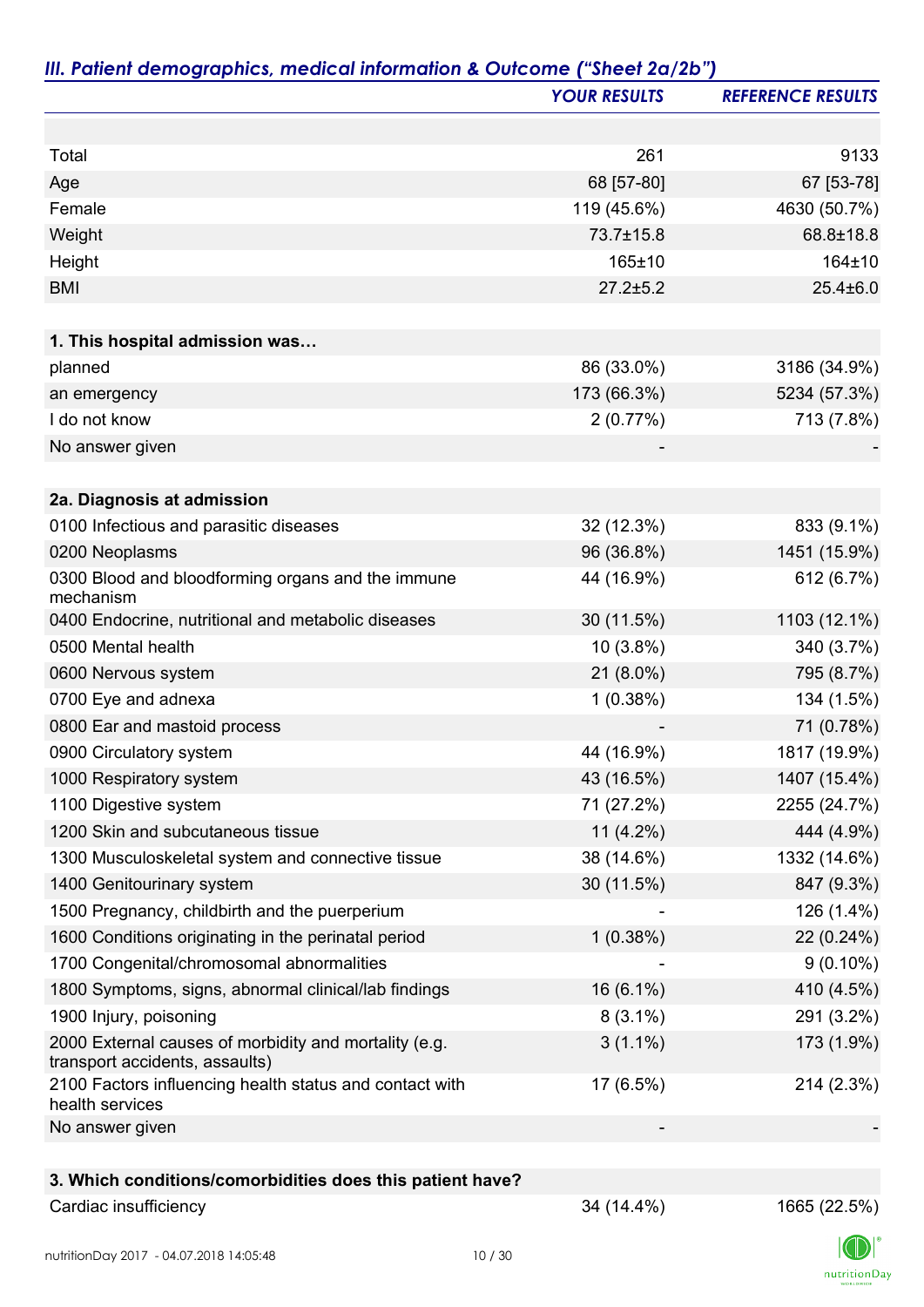| Myocardial infarction                                | 16 (6.8%)   | 418 (5.9%)   |
|------------------------------------------------------|-------------|--------------|
| Chronic lung disease                                 | 44 (18.3%)  | 1118 (15.3%) |
| Cerebral vascular disease                            | 19 (8.1%)   | 768 (10.7%)  |
| Peripheral vascular disease                          | 20 (8.5%)   | 888 (12.3%)  |
| Chronic liver disease                                | 18 (7.6%)   | 457 (6.4%)   |
| Chronic kidney disease                               | 25 (10.6%)  | 853 (11.8%)  |
| <b>Diabetes</b>                                      | 58 (24.3%)  | 1983 (26.8%) |
| Cancer                                               | 108 (45.0%) | 1815 (24.8%) |
| Infection                                            | 24 (10.3%)  | 1166 (16.0%) |
| Dementia                                             | $7(3.0\%)$  | 398 (5.6%)   |
| Major depressive disorder                            | 21 (9.0%)   | 390 (5.5%)   |
| Other chronic mental disorder                        | 11 $(4.7%)$ | 387 (5.5%)   |
| Other chronic disease                                | 104 (44.3%) | 2029 (27.4%) |
| None                                                 | 25 (9.6%)   | 1421 (15.6%) |
|                                                      |             |              |
| 4a. Previous operation during this hospital stay     |             |              |
| Yes, planned                                         | 59 (22.6%)  | 1796 (19.7%) |
| Yes, acute                                           | 18 (6.9%)   | 561 (6.1%)   |
| <b>No</b>                                            | 182 (69.7%) | 6420 (70.3%) |
| I do not know                                        | 2(0.77%)    | 130 (1.4%)   |
| Missing                                              |             | 226 (2.5%)   |
|                                                      |             |              |
| Days since operation                                 | 7 [2-39]    | 4 [1-13]     |
|                                                      |             |              |
| 4b. Planned operation during this hospital stay      |             |              |
| Yes, today or tomorrow                               | 17 (6.5%)   | 766 (8.4%)   |
| Yes, later                                           | $8(3.1\%)$  | 536 (5.9%)   |
| No                                                   | 226 (86.6%) | 6795 (74.4%) |
| I do not know                                        | 6(2.3%)     | 417 (4.6%)   |
| Missing                                              | 4(1.5%)     | 619 (6.8%)   |
|                                                      |             |              |
| 5. Previous ICU admission during this hospital stay? | 12 (4.6%)   | 982 (10.8%)  |
| (Yes)                                                |             |              |
|                                                      |             |              |
| 6. Is this patient terminally ill?                   | 24 (9.2%)   | 660 (7.2%)   |
|                                                      |             |              |
| 7. Fluid status                                      |             |              |
| Normal                                               | 204 (78.2%) | 7154 (78.3%) |
| Overloaded                                           | $9(3.4\%)$  | 518 (5.7%)   |
| Dehydrated                                           | $5(1.9\%)$  | 475 (5.2%)   |
| I do not know                                        | 43 (16.5%)  | 986 (10.8%)  |
| Missing                                              |             |              |
|                                                      |             |              |
| 8. Number of different medications planned           |             |              |
| Oral                                                 | $5[2-7]$    | $5[2-8]$     |
|                                                      |             |              |
| nutritionDay 2017 - 04.07.2018 14:05:48              | 11/30       |              |

 $\textsf{nutritionDay}$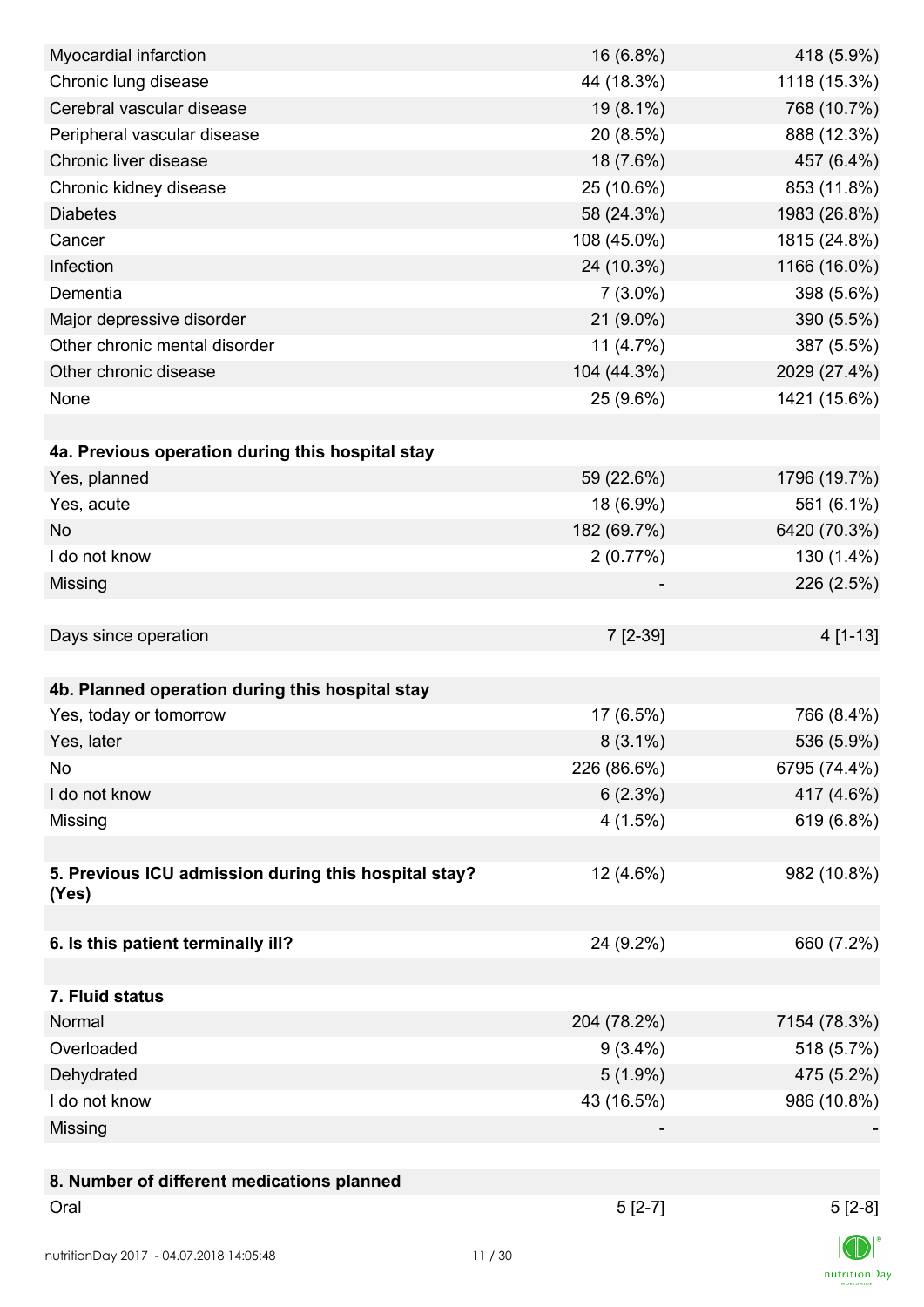| Other                                                                                    | $4[2-7]$     | $2[1-4]$     |
|------------------------------------------------------------------------------------------|--------------|--------------|
|                                                                                          |              |              |
| 9. Was this patient identified as malnourished or at risk of malnutrition?               |              |              |
| Malnourished                                                                             | 46 (17.6%)   | 914 (10.0%)  |
| At risk                                                                                  | 41 (15.7%)   | 1610 (17.6%) |
| No                                                                                       | 154 (59.0%)  | 5843 (64.0%) |
| I do not know                                                                            | 20 (7.7%)    | 766 (8.4%)   |
| Missing                                                                                  |              |              |
|                                                                                          |              |              |
| 10. IV Fluids                                                                            |              |              |
| Electrolyte solution (NaCl, Ringers lactate, etc)                                        | 84 (32.2%)   | 3595 (39.4%) |
| 5% Glucose solution                                                                      | 33 (12.6%)   | 877 (9.6%)   |
|                                                                                          |              |              |
| 11. Number of ONS drinks planned                                                         | $0 [0-0]$    | $0 [0-0]$    |
|                                                                                          |              |              |
| 12. Nutrition intake                                                                     |              |              |
| Regular hospital food                                                                    | 136 (52.1%)  | 5097 (55.8%) |
| Fortified/enriched hospital food                                                         | 11 $(4.2\%)$ | 801 (8.8%)   |
| Protein/energy supplement (e.g. ONS drinks)                                              | 29 (11.1%)   | 1073 (11.7%) |
| <b>Enteral nutrition</b>                                                                 | $8(3.1\%)$   | 495 (5.4%)   |
| Parenteral nutrition                                                                     | 7(2.7%)      | 485 (5.3%)   |
| Special diet                                                                             | 95 (36.4%)   | 3173 (34.7%) |
| None                                                                                     | 16 (6.1%)    | 506 (5.5%)   |
|                                                                                          |              |              |
| 13a. All lines and Tubes                                                                 |              |              |
| <b>Central Venous</b>                                                                    | 31 (11.9%)   | 752 (8.2%)   |
| Peripheral venous access                                                                 | 182 (69.7%)  | 4362 (47.8%) |
|                                                                                          | 7(2.7%)      |              |
| Nasogastric                                                                              |              | 269 (2.9%)   |
| Nasojejunal                                                                              | 1(0.38%)     | 38 (0.42%)   |
| Nasoduadenal                                                                             |              | 22 (0.24%)   |
| Enterostoma                                                                              |              | 46 (0.50%)   |
| Percutaneous endoscopy/surgical gastrostomy                                              | 2(0.77%)     | 71 (0.78%)   |
| Percutaneous endoscopy/surgical jejunostomy                                              | 1(0.38%)     | 29 (0.32%)   |
| None                                                                                     | 51 (19.5%)   | 4024 (44.1%) |
|                                                                                          |              |              |
| 13b. Were there complications with nutrition related lines<br>and tubes since admission? |              |              |
| Yes, previously                                                                          | $13(5.0\%)$  | 93 (1.0%)    |
| Yes, ongoing                                                                             | 10 (3.8%)    | 80 (0.88%)   |
| No                                                                                       | 226 (86.6%)  | 7577 (83.0%) |
| I do not know                                                                            | $5(1.9\%)$   | 871 (9.5%)   |
| Missing                                                                                  | 7(2.7%)      | 512 (5.6%)   |
|                                                                                          |              |              |

## **14. Please indicate if any of the following was done for this patient since admission**

Energy requirements were determined 51 (19.5%) 3246 (35.5%)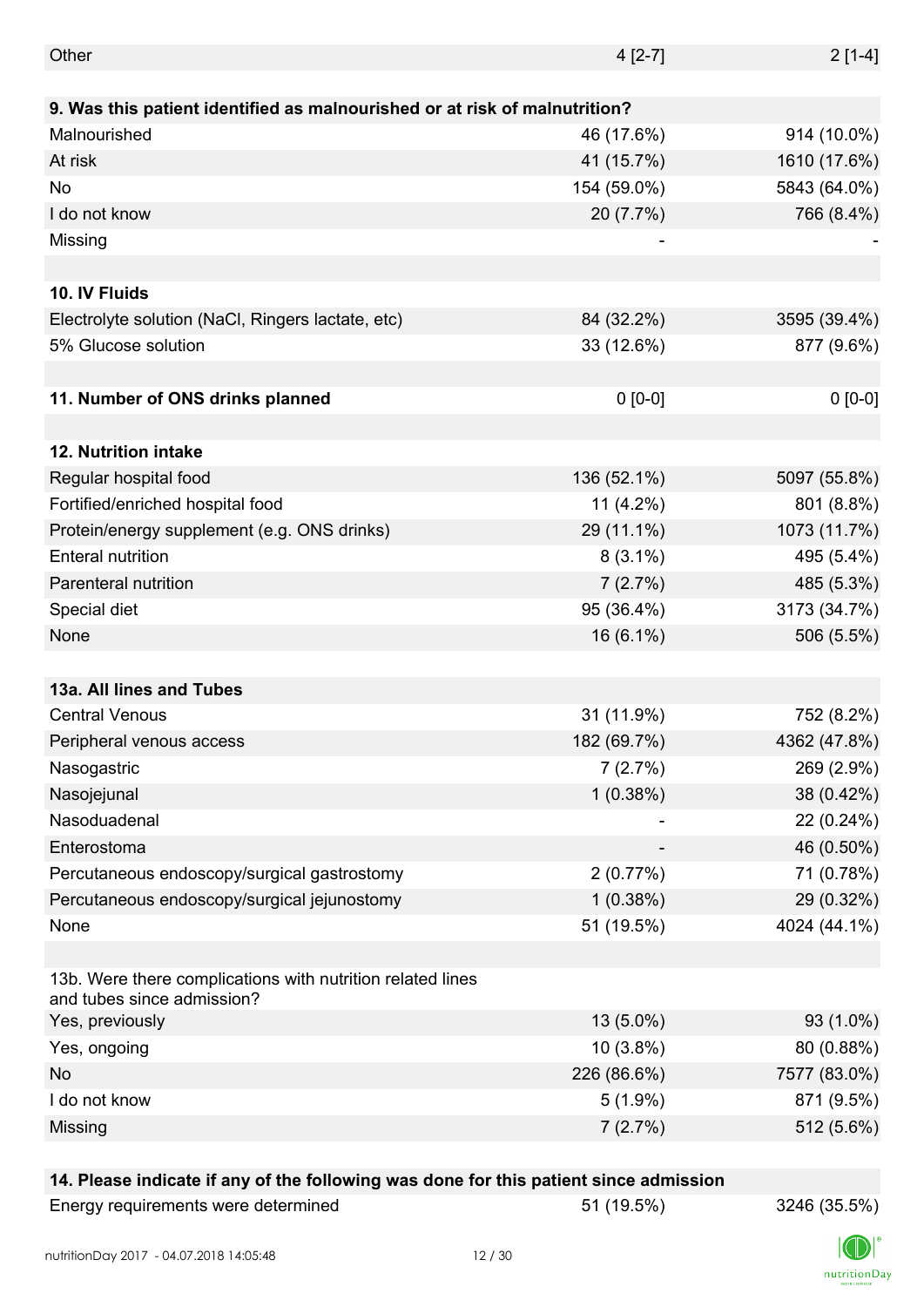| Protein requirements were determined                     | 39 (14.9%)   | 2888 (31.6%) |
|----------------------------------------------------------|--------------|--------------|
| Food/Nutrition intake was recorded in the patient record | 60 (23.0%)   | 4124 (45.2%) |
| Nutrition treatment plan was developed                   | 44 (16.9%)   | 3183 (34.9%) |
| Nutrition expert was consulted                           | 40 (15.3%)   | 3050 (33.4%) |
| Malnutrition status is recorded in the patient record    | 56 (21.5%)   | 2529 (27.7%) |
| None                                                     |              |              |
|                                                          |              |              |
| 15a. Energy goal                                         |              |              |
| $< 500$ kcal                                             | 7(2.7%)      | 335 (3.7%)   |
| 500-999 kcal                                             |              | 109 (1.2%)   |
| 1000-1499 kcal                                           | $11(4.2\%)$  | 957 (10.5%)  |
| 1500-1999 kcal                                           | 105 (40.2%)  | 2729 (29.9%) |
| >=2000 kcal                                              | 52 (19.9%)   | 993 (10.9%)  |
| Not determined                                           | 72 (27.6%)   | 3222 (35.3%) |
| I do not know                                            | 14 (5.4%)    | 752 (8.2%)   |
| Missing                                                  |              | 36 (0.39%)   |
|                                                          |              |              |
| 15b. Energy intake                                       |              |              |
| $< 500$ kcal                                             | 7(2.7%)      | 615 (6.7%)   |
| 500-999 kcal                                             |              | 525 (5.7%)   |
| 1000-1499 kcal                                           | $16(6.1\%)$  | 1192 (13.1%) |
| 1500-1999 kcal                                           | 47 (18.0%)   | 2032 (22.2%) |
| >=2000 kcal                                              | 11 $(4.2\%)$ | 597 (6.5%)   |
| Not determined                                           | 137 (52.5%)  | 2998 (32.8%) |
| I do not know                                            | 43 (16.5%)   | 1122 (12.3%) |
| Missing                                                  |              | 52 (0.57%)   |
|                                                          |              |              |
| 16. Since admission, this patient's health status has    |              |              |
| Improved                                                 | 126 (48.3%)  | 4626 (50.7%) |
| Deteriorated                                             | 34 (13.0%)   | 514 (5.6%)   |
| Remained the same                                        | 70 (26.8%)   | 2506 (27.4%) |
| This patient has just been admitted                      | 14 (5.4%)    | 574 (6.3%)   |
| I do not know                                            | 17 (6.5%)    | 913 (10.0%)  |
| Missing                                                  |              |              |
|                                                          |              |              |
| Length of hospital stay (days)                           | 10 [7-25]    | 12 [6-24]    |
|                                                          |              |              |
| <b>Outcome Code</b>                                      |              |              |
| 1= Still in the hospital                                 | 34 (13.0%)   | 796 (8.7%)   |
| 2= Transferred to another hospital                       | 4(1.5%)      | 219 (2.4%)   |
| 3= Transferred to long term care                         | 11 (4.2%)    | 373 (4.1%)   |
| 4= Rehabilitation                                        | $4(1.5\%)$   | 500 (5.5%)   |
| 5= Discharged home                                       | 196 (75.1%)  | 6731 (73.7%) |
| 6= Death                                                 | 12 (4.6%)    | 283 (3.1%)   |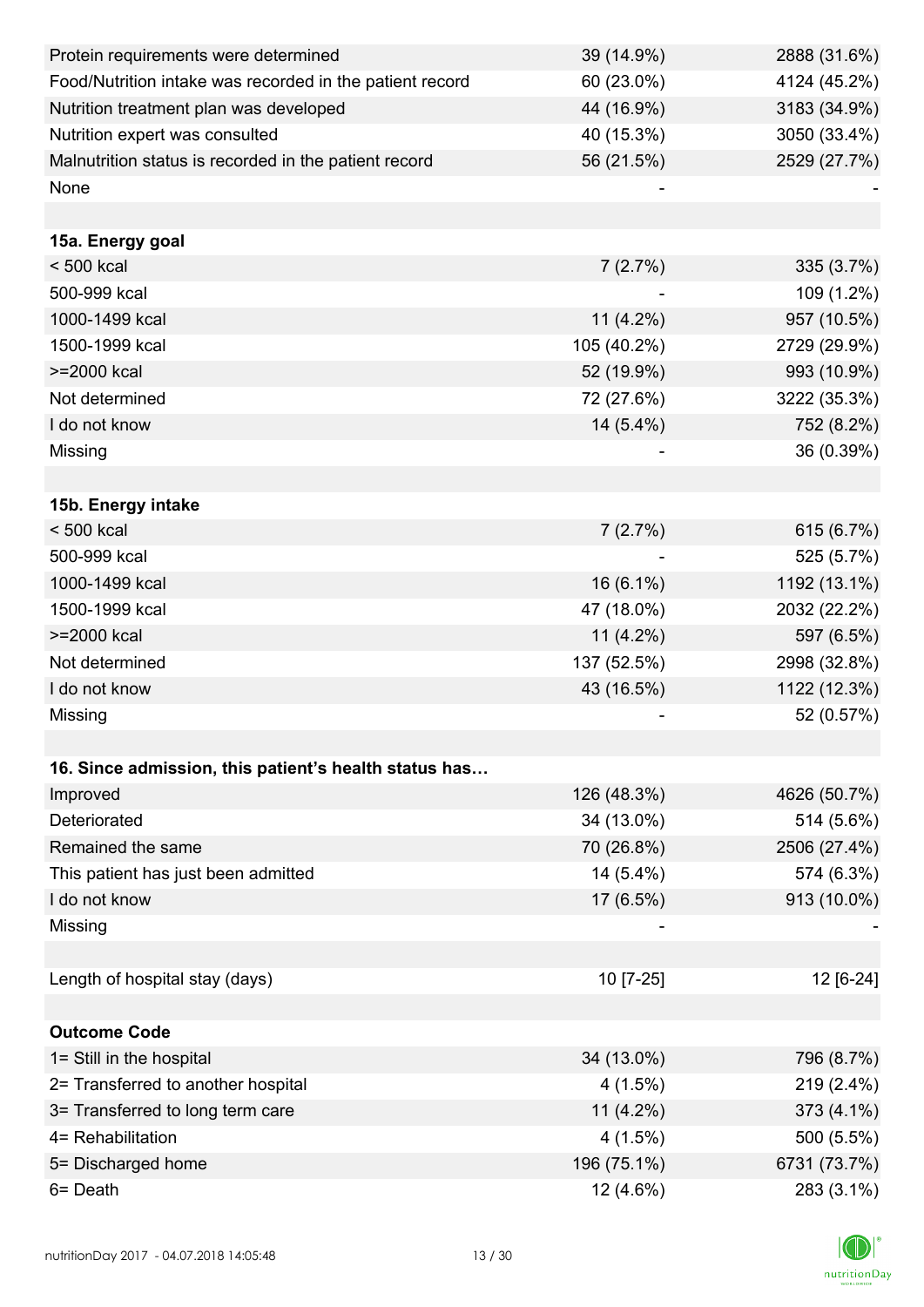| $7 =$ Others                         |             | 175 (1.9%)   |
|--------------------------------------|-------------|--------------|
| Missing                              | -           | 56 (0.61%)   |
|                                      |             |              |
| Readmitted since ND                  |             |              |
| $1 = No$                             | 181 (79.7%) | 6273 (77.4%) |
| 2= Yes, same hospital planned        | $12(5.3\%)$ | 483 (6.0%)   |
| 3= Yes, same hospital unplanned      | $10(4.4\%)$ | 471 (5.8%)   |
| 4= Yes, different hospital planned   | 2(0.88%)    | 45 (0.56%)   |
| 5= Yes, different hospital unplanned | 2(0.88%)    | 45 (0.56%)   |
| 6= Unknown                           | $12(5.3\%)$ | 366 (4.5%)   |
| Missing                              | $7(3.1\%)$  | 428 (5.3%)   |

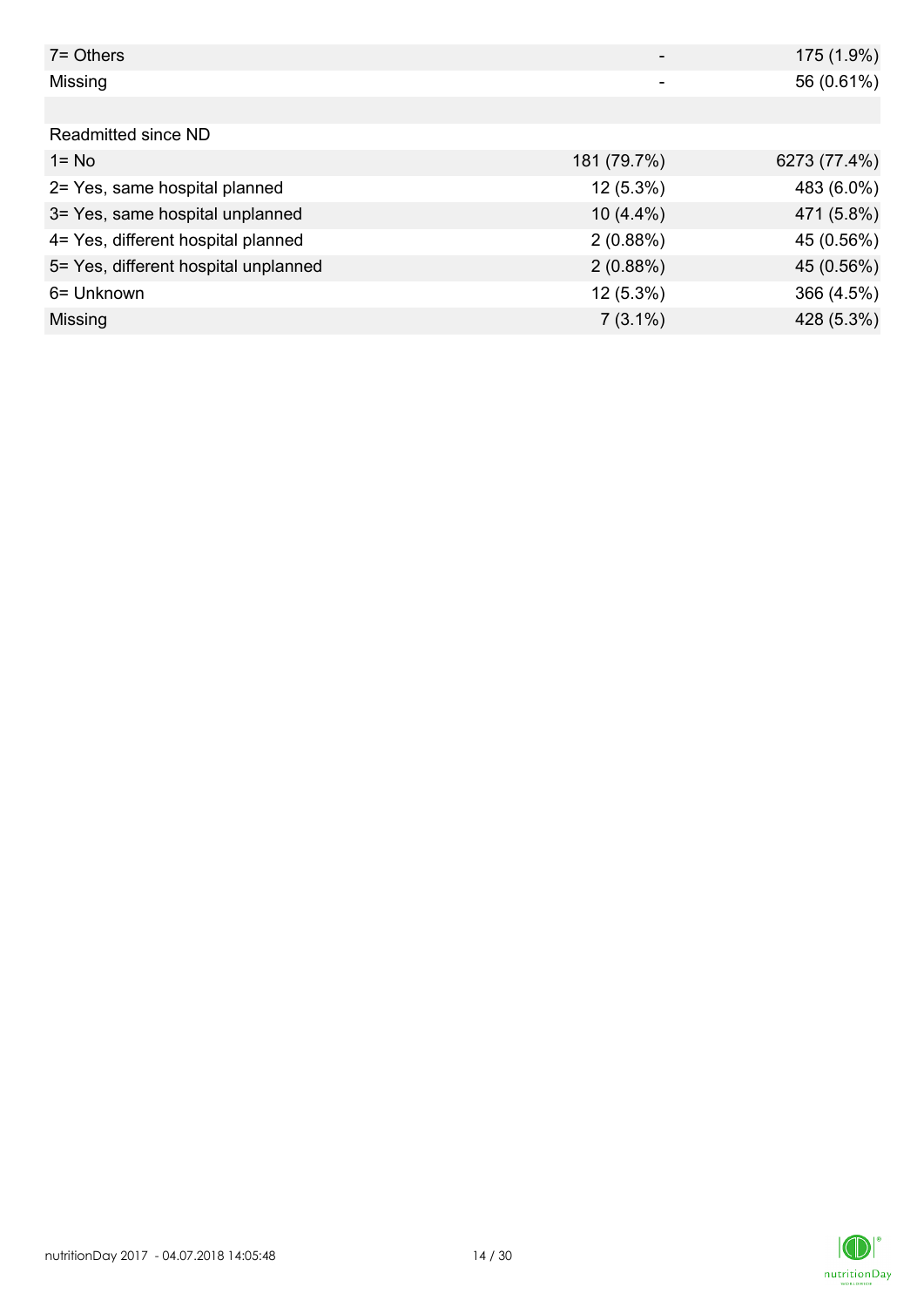|                                                                                      | <b>YOUR RESULTS</b> | <b>REFERENCE RESULTS</b> |
|--------------------------------------------------------------------------------------|---------------------|--------------------------|
|                                                                                      |                     |                          |
| 1. What are your typical dietary habits?                                             |                     |                          |
| No special dietary habits                                                            | 181 (69.9%)         | 6102 (69.3%)             |
| I am vegetarian                                                                      | 2(0.77%)            | 153 (1.7%)               |
| I adhee to a vegan diet                                                              | 1(0.39%)            | 53 (0.60%)               |
| I eat gluten-free diet                                                               | 4(1.5%)             | 78 (0.89%)               |
| I avoid added sugars                                                                 | 49 (18.9%)          | 1353 (15.4%)             |
| I avoid carbohydrates                                                                | 11 $(4.2\%)$        | 515 (5.9%)               |
| I eat a low fat-diet                                                                 | 55 (21.2%)          | 1034 (11.8%)             |
| I am lactose intolerant                                                              | 12 (4.6%)           | 343 (3.9%)               |
| Other special diet due to intolerances/allergies                                     |                     | 179 (2.0%)               |
| Other                                                                                | 16 (6.2%)           | 617 (7.0%)               |
| No answer given                                                                      | 1(0.39%)            | 217 (2.5%)               |
|                                                                                      |                     |                          |
| 2. Where did you live before your current hospital admission?                        |                     |                          |
| At home                                                                              | 241 (93.1%)         | 7771 (88.3%)             |
| In a nursing home or other live-in facility                                          | $9(3.5\%)$          | 295 (3.4%)               |
| I was transferred from another hospital                                              | 6(2.3%)             | 456 (5.2%)               |
| Other                                                                                | 2(0.77%)            | 147 (1.7%)               |
| Missing                                                                              | 1(0.39%)            | 131 (1.5%)               |
|                                                                                      |                     |                          |
| 3. In general, are you able to walk?                                                 |                     |                          |
| Yes                                                                                  | 177 (68.3%)         | 5599 (63.6%)             |
| Yes, with someone's help                                                             | 22 (8.5%)           | 963 (10.9%)              |
| Yes, independently using a cane, walker, or crutches                                 | 39 (15.1%)          | 1142 (13.0%)             |
| No, I have a wheelchair                                                              | 10 (3.9%)           | 383 (4.4%)               |
| No, I am bedridden                                                                   | $8(3.1\%)$          | 579 (6.6%)               |
| Missing                                                                              | $3(1.2\%)$          | 134 (1.5%)               |
|                                                                                      |                     |                          |
| 4. In general, how would you say your health is?                                     |                     |                          |
| Very good                                                                            | 12 (4.6%)           | 633 (7.2%)               |
| Good                                                                                 | 94 (36.3%)          | 3217 (36.6%)             |
| Fair                                                                                 | 93 (35.9%)          | 3329 (37.8%)             |
| Poor                                                                                 | 51 (19.7%)          | 1202 (13.7%)             |
| Very poor                                                                            | 6(2.3%)             | 268 (3.0%)               |
| Missing                                                                              | $3(1.2\%)$          | 151 (1.7%)               |
|                                                                                      |                     |                          |
| 5. Over the last 12 months prior to your current hospital admission approximately    |                     |                          |
| how many times have you seen a doctor?                                               | $5[3-10]$           | 4 [2-10]                 |
| how many times have you been admitted to the<br>hospital (Emergency room, any ward)? | $1[1-2]$            | $1[0-2]$                 |
| how many nights in total have you spent in hospital?                                 | $6[2-15]$           | $5[0-15]$                |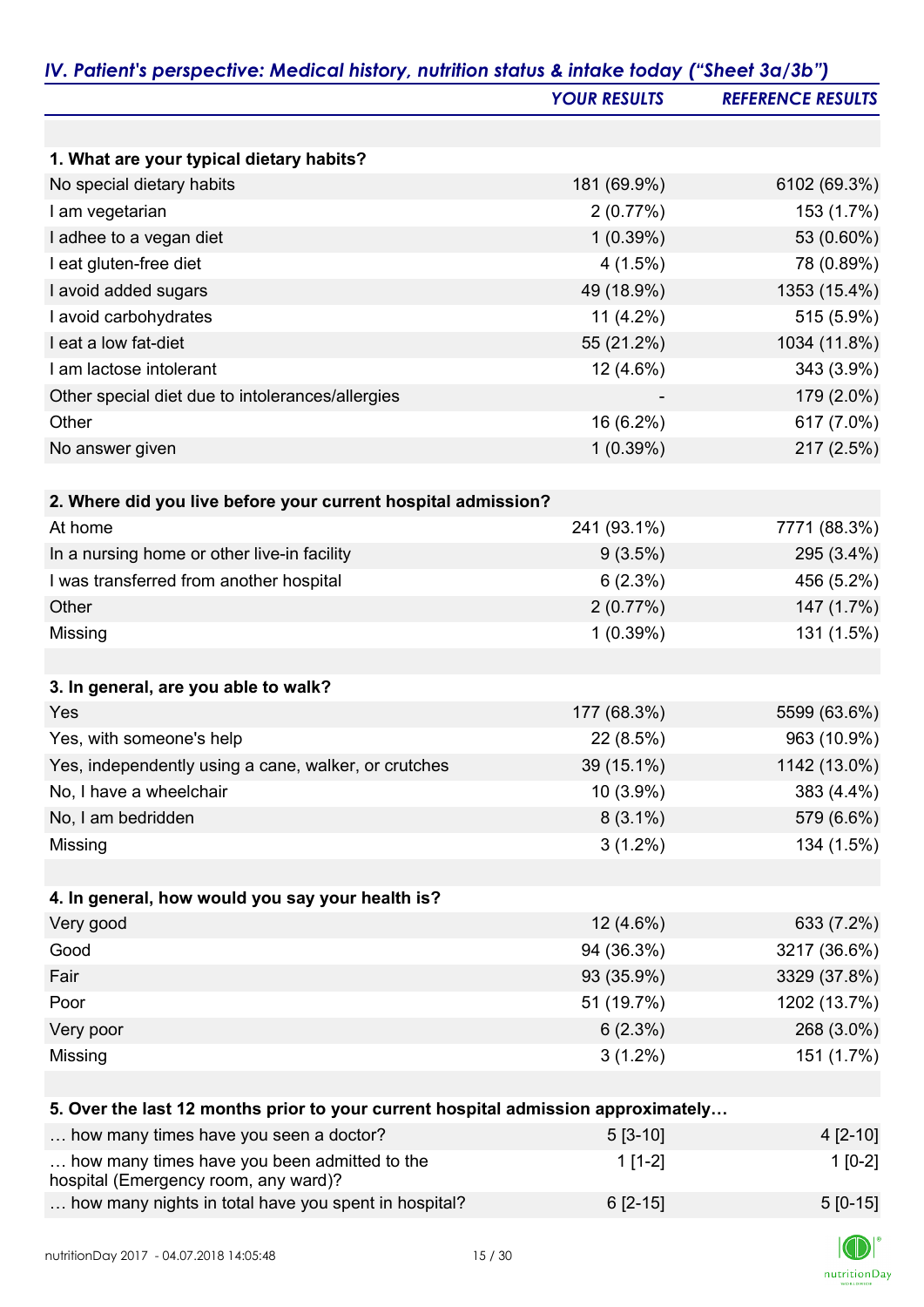| $1 - 2$<br>45 (17.4%)<br>1694 (19.3%)<br>$3-5$<br>88 (34.0%)<br>2352 (26.7%)<br>More than 5<br>82 (31.7%)<br>2722 (30.9%)                 |  |
|-------------------------------------------------------------------------------------------------------------------------------------------|--|
|                                                                                                                                           |  |
|                                                                                                                                           |  |
|                                                                                                                                           |  |
| 1418 (16.1%)<br>None<br>39 (15.1%)                                                                                                        |  |
| I do not know<br>4(1.5%)<br>449 (5.1%)                                                                                                    |  |
| 1(0.39%)<br>165 (1.9%)<br>Missing                                                                                                         |  |
|                                                                                                                                           |  |
| 7. Do you have health insurance?                                                                                                          |  |
| Yes, private insurance only<br>17 (6.6%)<br>1319 (15.0%)                                                                                  |  |
| 4350 (49.4%)<br>Yes, public insurance only<br>186 (71.8%)                                                                                 |  |
| Yes, both<br>1115 (12.7%)<br>25 (9.7%)                                                                                                    |  |
| <b>None</b><br>1177 (13.4%)<br>$21(8.1\%)$                                                                                                |  |
| 510 (5.8%)<br>I prefer not to answer<br>7(2.7%)                                                                                           |  |
| $3(1.2\%)$<br>329 (3.7%)<br>Missing                                                                                                       |  |
|                                                                                                                                           |  |
| 75 [65-85]<br>70 [60-83]<br>8. What was your weight 5 years ago?                                                                          |  |
| 2377 (27.0%)<br>I do not know<br>51 (19.7%)                                                                                               |  |
|                                                                                                                                           |  |
| 9a. Have you lost weight within the last 3 months?                                                                                        |  |
| Yes, intentionally<br>22 (8.5%)<br>827 (9.4%)                                                                                             |  |
| 118 (45.6%)<br>Yes, unintentionally<br>3324 (37.8%)                                                                                       |  |
| No, my weight stayed the same<br>72 (27.8%)<br>2582 (29.3%)                                                                               |  |
| No, I gained weight<br>26 (10.0%)<br>951 (10.8%)                                                                                          |  |
| I do not know<br>907 (10.3%)<br>20 (7.7%)                                                                                                 |  |
| 1(0.39%)<br>209 (2.4%)<br>Missing                                                                                                         |  |
|                                                                                                                                           |  |
| 9b. If yes, how many kg did you lose?<br>$7 [4-13]$<br>$6[3-10]$                                                                          |  |
| I do not know<br>24 (17.1%)<br>701 (16.9%)                                                                                                |  |
|                                                                                                                                           |  |
| 10. Did you know about your hospitalisation two days<br>78 (31.7%)<br>3271 (39.2%)                                                        |  |
| before admission? (Yes)                                                                                                                   |  |
| 11. Please indicate if you                                                                                                                |  |
| 103 (39.8%)<br>4927 (56.7%)<br>were weighed at admission                                                                                  |  |
| 56 (21.8%)<br>2797 (32.5%)                                                                                                                |  |
| were informed about your nutrition status                                                                                                 |  |
| were informed about nutrition care options<br>59 (23.0%)<br>2491 (29.0%)<br>received special nutrition care<br>57 (22.3%)<br>2357 (27.5%) |  |
|                                                                                                                                           |  |
| 12. How well have you eaten in the week before you were admitted to the hospital?                                                         |  |
| More than normal<br>16 (6.2%)<br>388 (4.4%)                                                                                               |  |
| Normal<br>172 (66.9%)<br>5401 (61.8%)                                                                                                     |  |
| About 3/4 of normal<br>21 (8.2%)<br>844 (9.7%)                                                                                            |  |

About half of normal 28 (10.9%) 1065 (12.2%)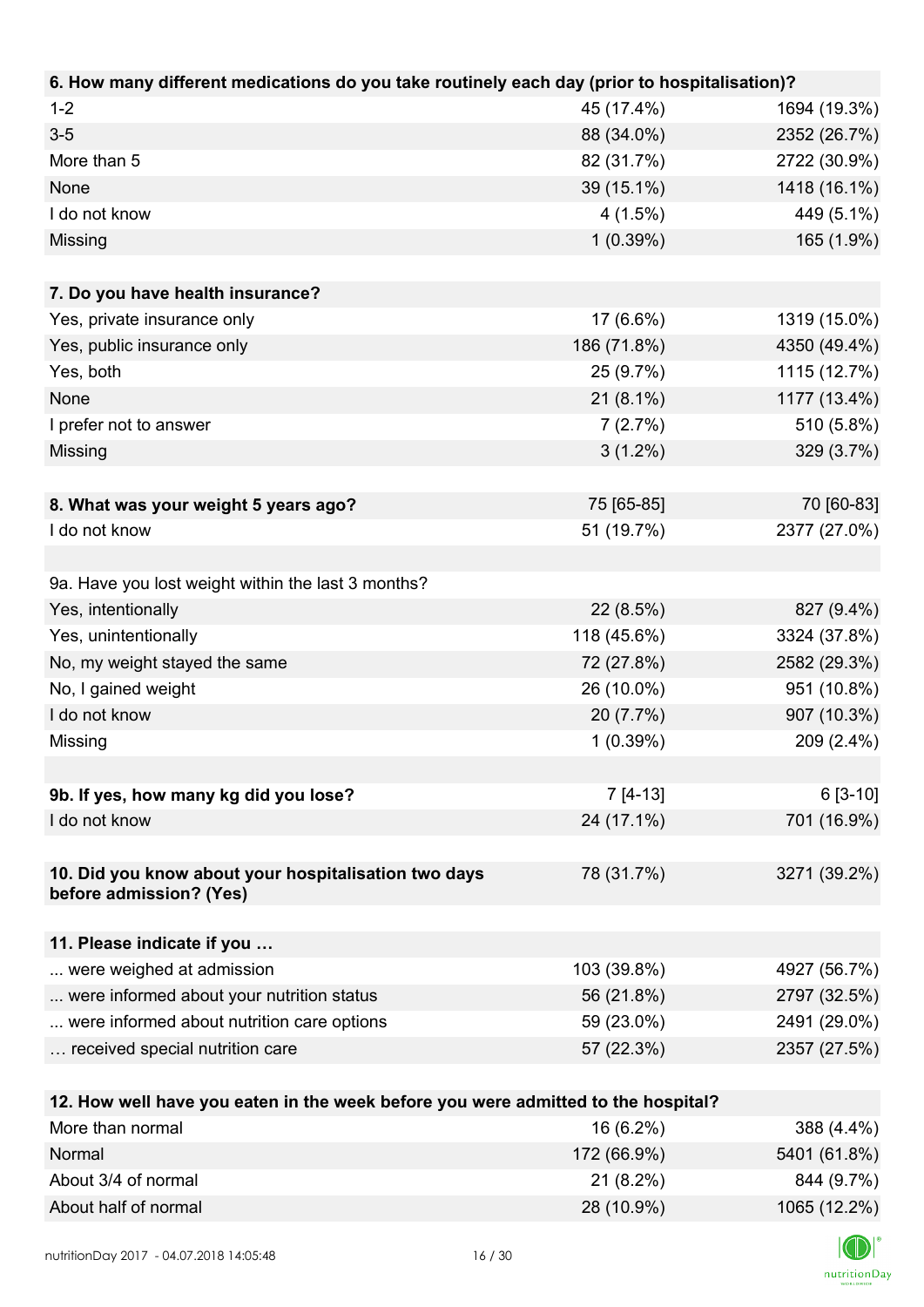| About a quarter to nearly nothing                                              | 20 (7.8%)   | 791 (9.0%)                |
|--------------------------------------------------------------------------------|-------------|---------------------------|
| I do not know                                                                  |             | 88 (1.0%)                 |
| Missing                                                                        |             | 167 (1.9%)                |
|                                                                                |             |                           |
| 13. In general, how satisfied are you with the food at the hospital?           |             |                           |
| Very satisfied                                                                 | 55 (21.4%)  | 2368 (27.1%)              |
| Somewhat satisfied                                                             | 50 (19.5%)  | 2629 (30.1%)              |
| <b>Neutral</b>                                                                 | 73 (28.4%)  | 1752 (20.0%)              |
| <b>Dissatisfied</b>                                                            | 32 (12.5%)  | 691 (7.9%)                |
| Very dissatisfied                                                              | 19 (7.4%)   | 261 (3.0%)                |
| I do not know                                                                  | $21(8.2\%)$ | 726 (8.3%)                |
| Missing                                                                        | 7(2.7%)     | 317 (3.6%)                |
|                                                                                |             |                           |
| 14. Did you get any help with eating TODAY?                                    |             |                           |
| Yes, from family or friends                                                    | 61 (23.7%)  | 978 (11.2%)               |
| Yes, from hospital staff                                                       | $9(3.5\%)$  | 581 (6.6%)                |
| <b>No</b>                                                                      | 178 (69.3%) | 6652 (76.1%)              |
| I do not know                                                                  | $4(1.6\%)$  | $113(1.3\%)$              |
| Missing                                                                        | $5(1.9\%)$  | 420 (4.8%)                |
|                                                                                |             |                           |
| 15. Were you able to eat without interruption TODAY?<br>(Yes)                  | 179 (72.5%) | 6110 (74.6%)              |
|                                                                                |             |                           |
|                                                                                |             |                           |
| 16a. Please indicate how much hospital food you ate for lunch or dinner TODAY: |             |                           |
| About all                                                                      | 114 (44.4%) | 4213 (48.2%)              |
| 1/2                                                                            | 65 (25.3%)  | 2075 (23.7%)              |
| 1/4                                                                            | 35 (13.6%)  | 1064 (12.2%)              |
| Nothing                                                                        | 36 (14.0%)  | 1004 (11.5%)              |
| Missing                                                                        | 7(2.7%)     | 388 (4.4%)                |
|                                                                                |             |                           |
| 16b. The portion size of the meal I ordered TODAY was                          |             |                           |
| Standard                                                                       | 166 (64.6%) | 5611 (64.2%)              |
| Smaller                                                                        | 22 (8.6%)   | 811 (9.3%)                |
| Larger                                                                         | 16 (6.2%)   | 344 (3.9%)                |
| I do not know                                                                  | 22 (8.6%)   | 884 (10.1%)               |
| Missing                                                                        | 31 (12.1%)  | 1094 (12.5%)              |
|                                                                                |             |                           |
| 17. If you did not eat everything of your meal, please tell us why:            |             |                           |
| I did not like the type of food offered                                        | 38 (27.9%)  | 608 (14.7%)               |
| I did not like the smell/taste of the food                                     | 32 (23.5%)  | 474 (11.4%)               |
| The food did not fit my cultural/religious preferences                         | 2(1.5%)     | 54 (1.3%)                 |
| The food was too hot                                                           |             | 15 (0.36%)                |
| The food was too cold                                                          | $7(5.1\%)$  | 95 (2.3%)                 |
| Due to food allergy/intolerance<br>I was not hungry at that time               | 29 (21.3%)  | 27 (0.65%)<br>709 (17.1%) |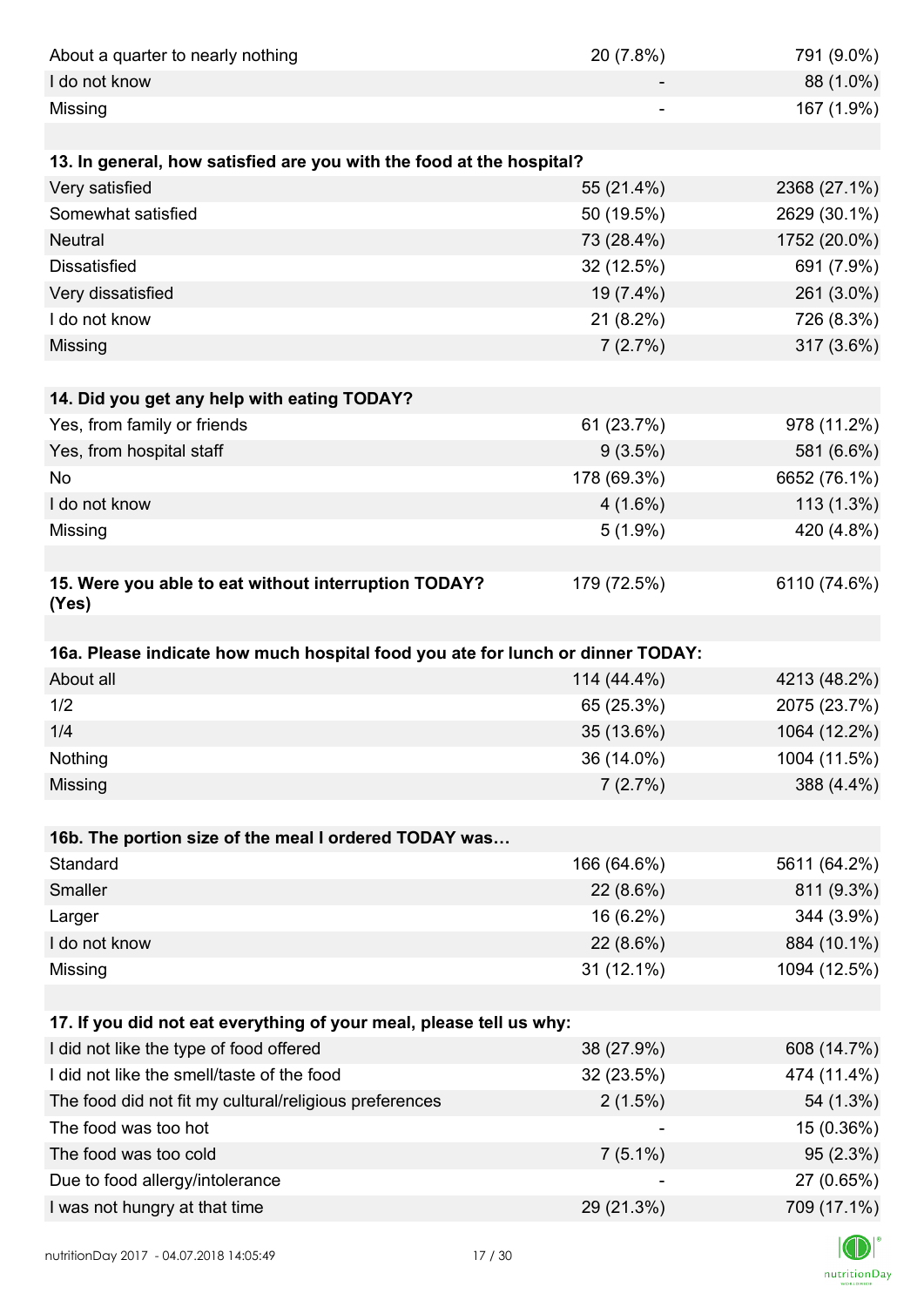| I do not have my usual appetite                                                      | 45 (33.1%)  | 1167 (28.2%) |
|--------------------------------------------------------------------------------------|-------------|--------------|
| I have problems chewing/swallowing                                                   | $9(6.6\%)$  | 239 (5.8%)   |
| I normally eat less than what was served                                             | 17 (12.5%)  | 457 (11.0%)  |
| I had nausea/vomiting                                                                | $8(5.9\%)$  | 345 (8.3%)   |
| I was too tired                                                                      | $12(8.8\%)$ | 227 (5.5%)   |
| I cannot eat without help                                                            | $7(5.1\%)$  | 73 (1.8%)    |
| I was not allowed to eat                                                             | 16 (11.8%)  | 460 (11.1%)  |
| I had an exam, surgery, or test and missed my meal                                   | 12 (8.8%)   | 243 (5.9%)   |
| I did not get requested food                                                         |             | 54 (1.3%)    |
| No answer given                                                                      | $3(2.2\%)$  | 510 (12.3%)  |
|                                                                                      |             |              |
| 18. Enter the number of glasses/cups of the drinks you consumed in the last 24 hours |             |              |
| Water                                                                                | $4[2-6]$    | $3[2-5]$     |
| Tea                                                                                  | $1[0-1]$    | $1[0-2]$     |
| Coffee                                                                               | $1[1-2]$    | $1[0-2]$     |
| <b>Milk</b>                                                                          | $1[1-2]$    | $1[0-1]$     |
| Fruit juice                                                                          | $1[1-2]$    | $1[0-2]$     |
| Soft drinks                                                                          | $0 [0-1]$   | $0 [0-1]$    |
| Nutrition drink                                                                      | $0 [0-2]$   | $0 [0-1]$    |
| Other                                                                                | $0 [0-1]$   | $0 [0-1]$    |
|                                                                                      |             |              |
| 19a. Did you eat any food apart from hospital food<br><b>TODAY?</b>                  | 61 (24.6%)  | 2179 (27.2%) |
| 19b. If yes, what did you eat?                                                       |             |              |
| Sweet snacks                                                                         | 23 (37.7%)  | 548 (25.1%)  |
| Salty snacks                                                                         | $8(13.1\%)$ | 290 (13.3%)  |
| Homemade food                                                                        | 15 (24.6%)  | 320 (14.7%)  |
| Fruits                                                                               | 19 (31.1%)  | 774 (35.5%)  |
| Dairy products                                                                       | 7(11.5%)    | 221 (10.1%)  |
| Food delivered/restaurant                                                            | $4(6.6\%)$  | 85 (3.9%)    |
| Sandwich                                                                             | 13 (21.3%)  | 145 (6.7%)   |
| Other                                                                                | $6(9.8\%)$  | 429 (19.7%)  |
|                                                                                      |             |              |
| 20. How has your food intake changed since your hospital admission?                  |             |              |
| Increased                                                                            | 52 (20.2%)  | 1201 (13.7%) |
| Decreased                                                                            | 97 (37.7%)  | 2809 (32.1%) |
| Stayed the same                                                                      | 86 (33.5%)  | 3616 (41.4%) |
| I do not know                                                                        | 14 (5.4%)   | 601 (6.9%)   |
| Missing                                                                              | $8(3.1\%)$  | 517 (5.9%)   |
|                                                                                      |             |              |
| 21. TODAY I feel                                                                     |             |              |
| Stronger than at admission                                                           | 92 (35.8%)  | 3792 (43.4%) |
| Weaker than at admission                                                             | 80 (31.1%)  | 1514 (17.3%) |
| Same as at admission                                                                 | 70 (27.2%)  | 2454 (28.1%) |
|                                                                                      |             |              |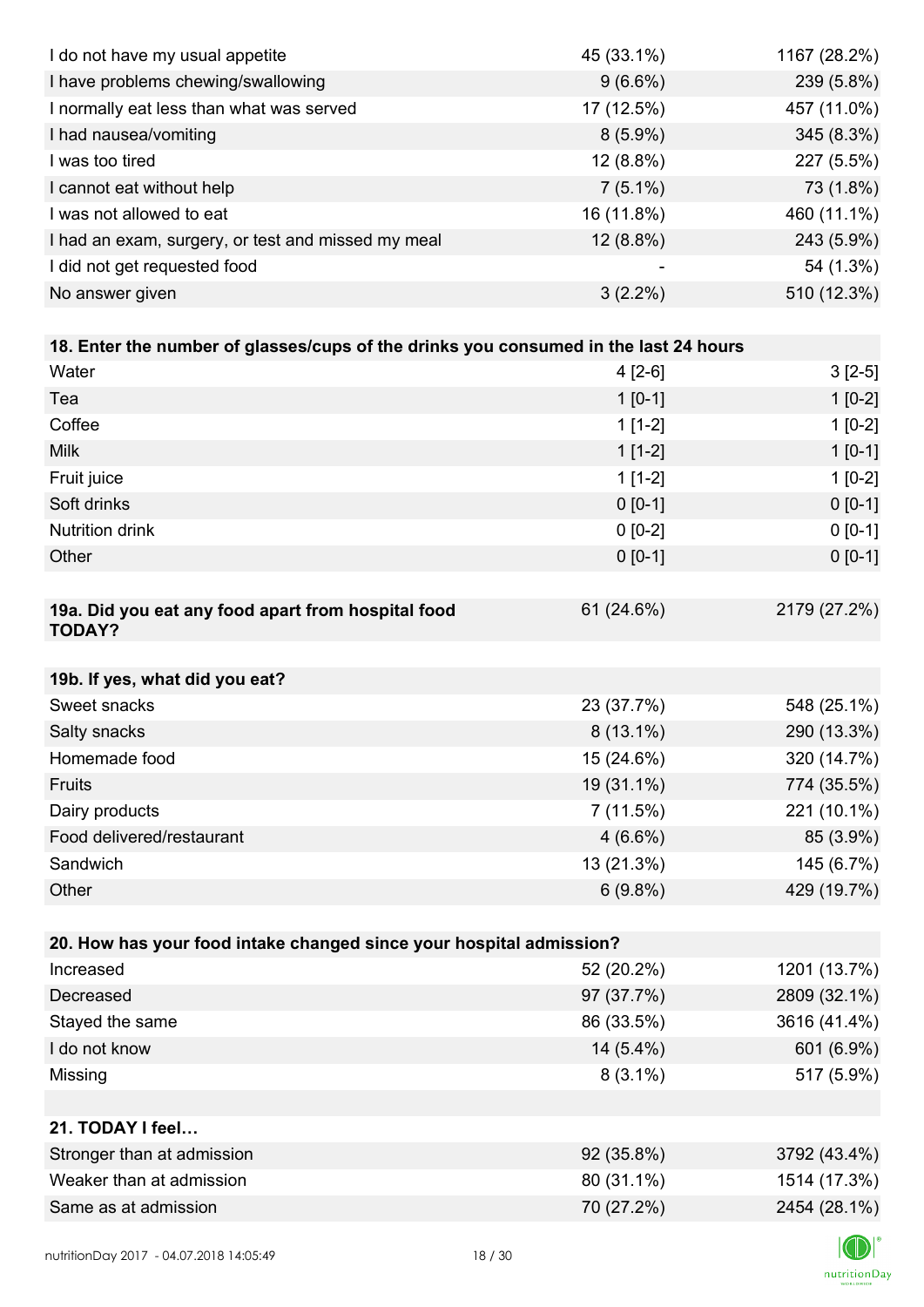| I was admitted today                                 | 1(0.39%)    | 239 (2.7%)   |
|------------------------------------------------------|-------------|--------------|
| I do not know                                        | 10 (3.9%)   | 466 (5.3%)   |
| Missing                                              | $4(1.6\%)$  | 279 (3.2%)   |
|                                                      |             |              |
| 22. Can you walk without assistance TODAY?           |             |              |
| Yes                                                  | 154 (59.9%) | 5103 (58.4%) |
| No, only with assistance                             | 58 (22.6%)  | 2181 (24.9%) |
| No, I stay in bed                                    | 36 (14.0%)  | 984 (11.3%)  |
| Missing                                              | $9(3.5\%)$  | 476 (5.4%)   |
|                                                      |             |              |
| 23. Did anyone help you complete this questionnaire? | 149 (58.7%) | 5889 (69.0%) |

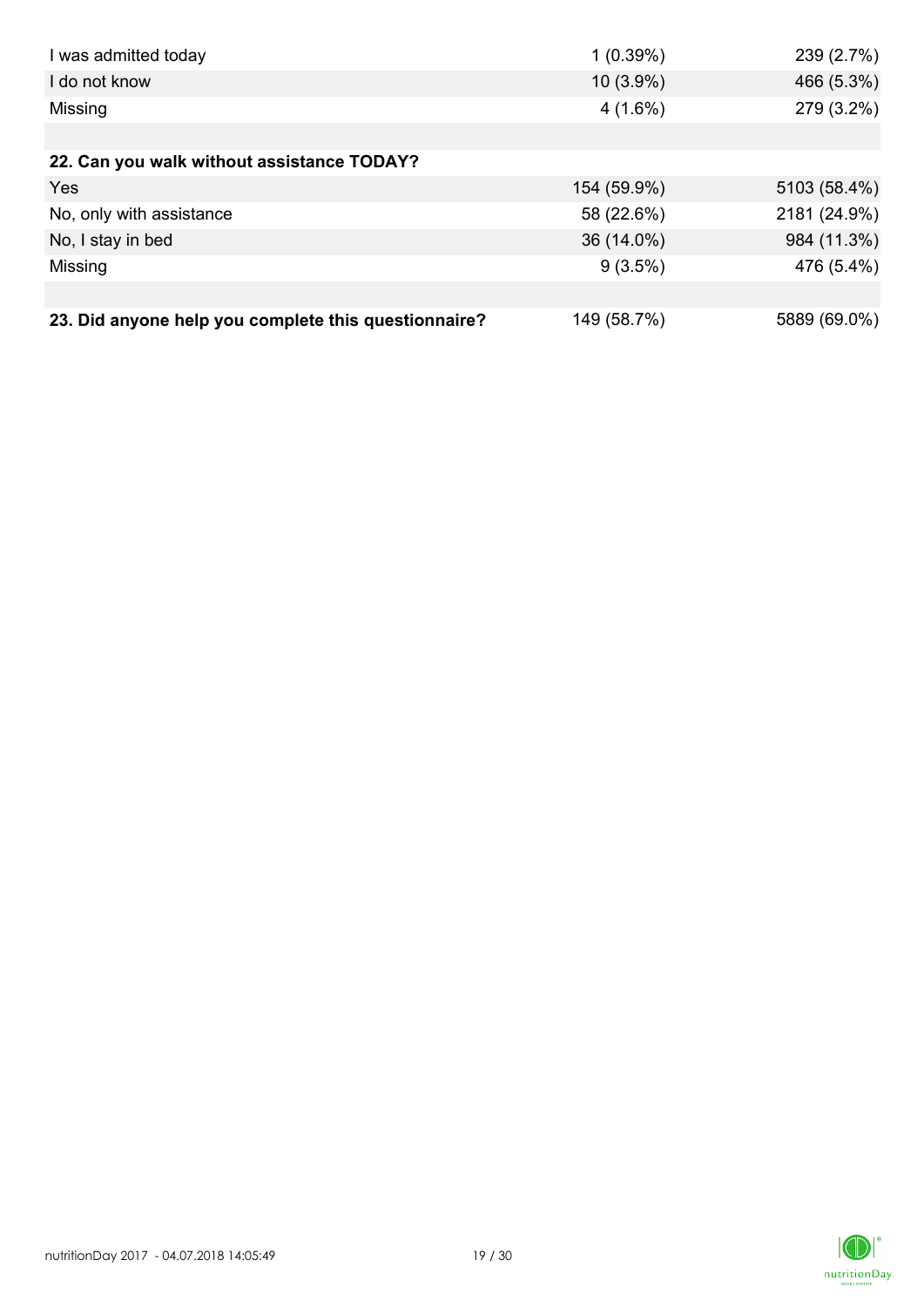|                                                                          | <b>YOUR RESULTS</b>      | <b>REFERENCE RESULTS</b> |
|--------------------------------------------------------------------------|--------------------------|--------------------------|
| Number of units with cancer patients:                                    | 7                        | 116                      |
| Computerized system in hospital:                                         | 4 units (57%) YES        | 112 units (97%) YES      |
| Nutritional treatment of cancer patients is part of overall<br>care plan | 6 units (86%) YES        | 98 units (84%) YES       |
| Nutritional treatment is considered                                      |                          |                          |
| Routinely                                                                | 3(42,9%)                 | 59 (50,9%)               |
| When patient asks                                                        |                          | 29 (25,0%)               |
| When body weight loss > 10%                                              | 2(28,6%)                 | 39 (33,6%)               |
| During palliative phase                                                  |                          | 33 (28,4%)               |
| Other                                                                    | 2(28,6%)                 | 6(5,17%)                 |
| Missing                                                                  | $1(14,3\%)$              | 17 (14,7%)               |
| Nutritional treatment is not part of the comprehensive approach due to   |                          |                          |
| Lack of evidence                                                         |                          | $7(6,03\%)$              |
| No knowledge of the field                                                |                          | $7(6,03\%)$              |
| No reimbursement                                                         | $\overline{\phantom{a}}$ | $7(6,03\%)$              |
| It feeds the tumour                                                      |                          | $1(0,86\%)$              |
| Other                                                                    | $1(14,3\%)$              | 4(3,45%)                 |
| Nutritional therapy used for cancer patients                             |                          |                          |
| Nutrition according to nutrition plan                                    | 2(28,6%)                 | 67 (57,8%)               |
| Calculation of energy needs                                              | 3(42,9%)                 | 85 (73,3%)               |
| Monitoring patients intake and use of oral supplements                   | $4(57,1\%)$              | 102 (87,9%)              |
| None                                                                     |                          | 4(3,45%)                 |
| Other                                                                    |                          | $5(4,31\%)$              |
| Missing                                                                  |                          | 2(1,72%)                 |
| Nutritional therapy is not used due to                                   |                          |                          |
| Lack of evidence                                                         |                          | 2(1,72%)                 |
| Lack of experience                                                       | -                        | 6(5,17%)                 |
| No reimbursement                                                         |                          | 3(2,59%)                 |
| Lack of dietitians                                                       |                          | $8(6,90\%)$              |
| Lack of other experts                                                    |                          | 3(2,59%)                 |
| Other                                                                    |                          | $1(0,86\%)$              |
| Missing                                                                  |                          |                          |
|                                                                          |                          |                          |

**Assessment of parameters in cancer patients & methods used:**

### **Anthropometry/Body composition:**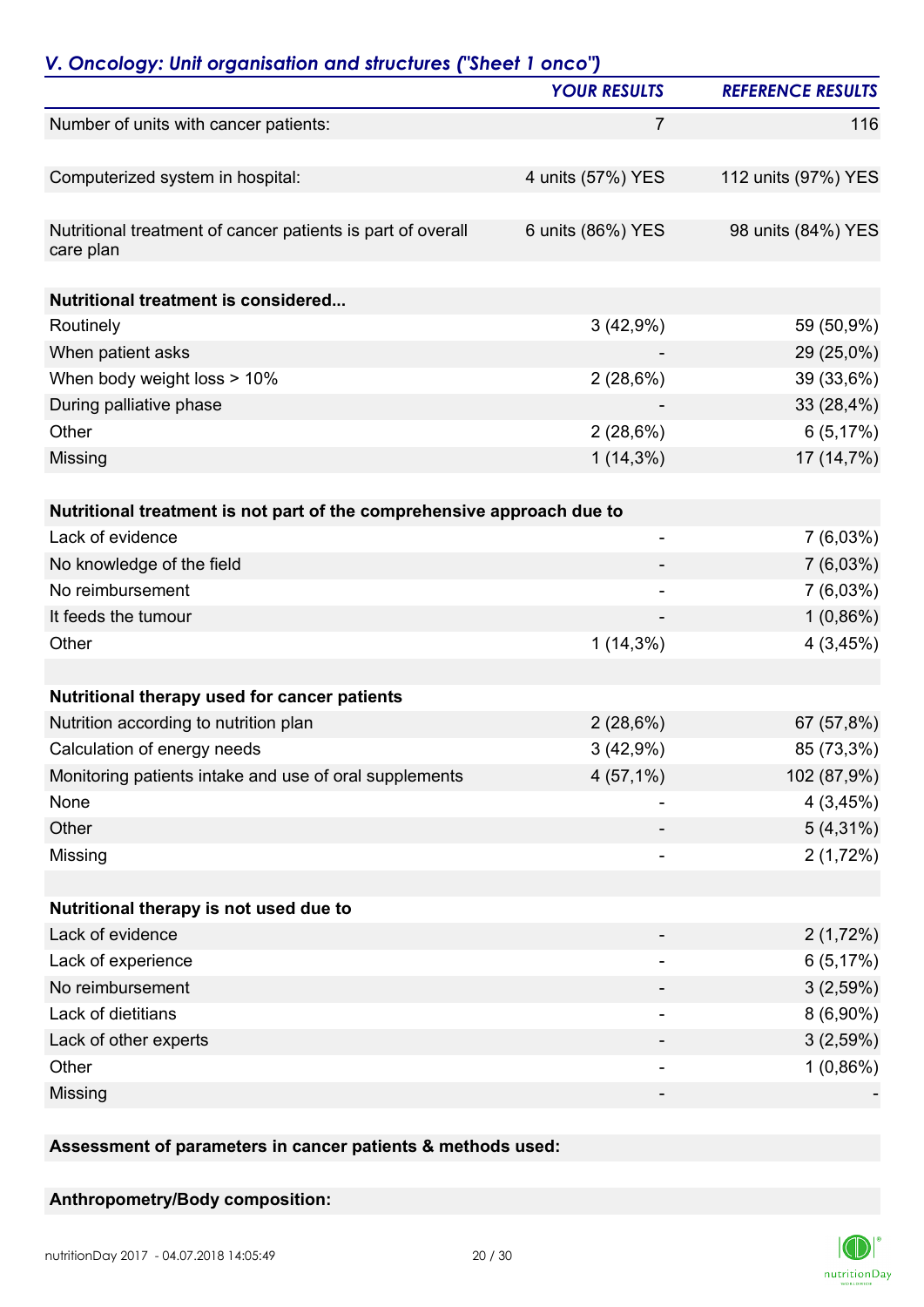| <b>Body weight</b>              |                              |             |
|---------------------------------|------------------------------|-------------|
| Regularly                       | 7 (100%)                     | 78 (67,2%)  |
| At chemotherapy                 | $\overline{\phantom{a}}$     | 12 (10,3%)  |
| When necessary                  |                              | 23 (19,8%)  |
| Never                           | $\overline{\phantom{a}}$     | 1(0,86%)    |
| Unknown                         |                              | 1(0,86%)    |
| Missing                         |                              | 1(0,86%)    |
|                                 |                              |             |
| Anthropometrics (circumference) |                              |             |
| Regularly                       | $1(14,3\%)$                  | 13 (11,2%)  |
| At chemotherapy                 |                              | $1(0,86\%)$ |
| When necessary                  | 2(28,6%)                     | 42 (36,2%)  |
| Never                           | $4(57,1\%)$                  | 53 (45,7%)  |
| Unknown                         |                              | 1(0,86%)    |
| Missing                         | $\overline{\phantom{a}}$     | 6(5,17%)    |
|                                 |                              |             |
| <b>BIA</b>                      |                              |             |
| Regularly                       |                              | $5(4,31\%)$ |
| At chemotherapy                 | $\overline{\phantom{a}}$     |             |
| When necessary                  | 2(28,6%)                     | 25 (21,6%)  |
| Never                           | 5(71,4%)                     | 78 (67,2%)  |
| Unknown                         | $\overline{\phantom{a}}$     | 3(2,59%)    |
| Missing                         | $\qquad \qquad \blacksquare$ | $5(4,31\%)$ |
|                                 |                              |             |
| <b>CT SCAN</b>                  |                              |             |
| Regularly                       |                              | 6(5,17%)    |
| At chemotherapy                 |                              | 1(0,86%)    |
| When necessary                  | 2(28,6%)                     | 32 (27,6%)  |
| Never                           | $5(71,4\%)$                  | 70 (60,3%)  |
| Unknown                         |                              | 3(2,59%)    |
| Missing                         |                              | 4(3,45%)    |
|                                 |                              |             |
| <b>DEXA</b>                     |                              |             |
| Regularly                       |                              | 2(1,72%)    |
| At chemotherapy                 | $\overline{\phantom{a}}$     |             |
| When necessary                  |                              | 16 (13,8%)  |
| Never                           | 7 (100%)                     | 85 (73,3%)  |
| Unknown                         |                              | $8(6,90\%)$ |
| Missing                         |                              | $5(4,31\%)$ |
|                                 |                              |             |
| <b>Other (body composition)</b> |                              |             |
| Regularly                       |                              | 1(0,86%)    |
| At chemotherapy                 |                              |             |
| When necessary                  |                              | 17 (14,7%)  |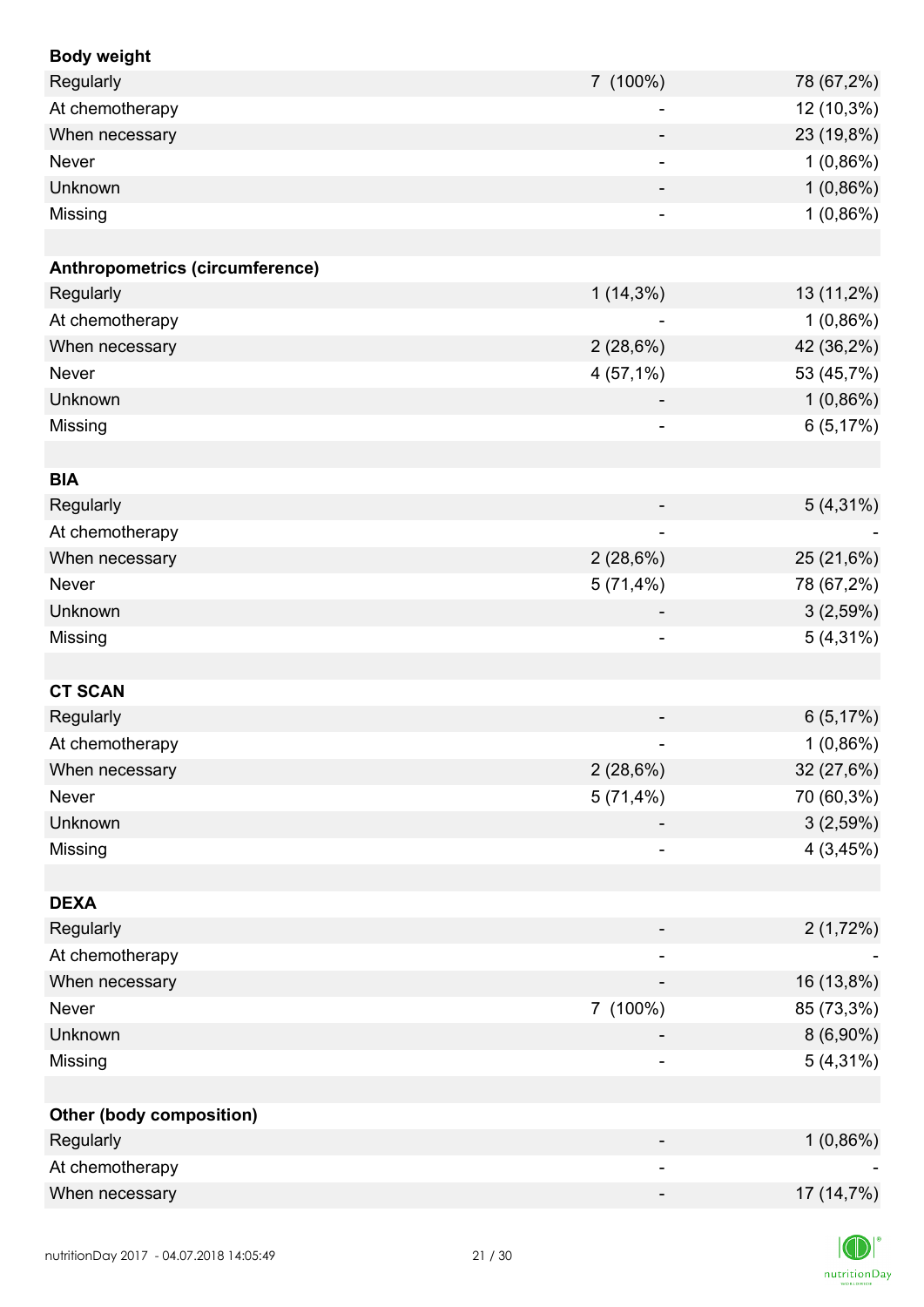| Never                                | 5(71,4%)                     | 40 (34,5%)  |
|--------------------------------------|------------------------------|-------------|
| Unknown                              |                              | 21 (18,1%)  |
| Missing                              | 2(28,6%)                     | 37 (31,9%)  |
|                                      |                              |             |
| <b>Body function:</b>                |                              |             |
| Handgrip                             |                              |             |
| Regularly                            | $\overline{a}$               | 6(5,17%)    |
| At chemotherapy                      |                              | $1(0,86\%)$ |
| When necessary                       | 2(28,6%)                     | 38 (32,8%)  |
| <b>Never</b>                         | $5(71,4\%)$                  | 61 (52,6%)  |
| Unknown                              | -                            | 4(3,45%)    |
| Missing                              |                              | 6(5,17%)    |
|                                      |                              |             |
| 6-minutes walking test               |                              |             |
| Regularly                            | $\overline{\phantom{a}}$     | 3(2,59%)    |
| At chemotherapy                      | $\overline{\phantom{a}}$     |             |
| When necessary                       | 2(28,6%)                     | 33 (28,4%)  |
| <b>Never</b>                         | $5(71,4\%)$                  | 68 (58,6%)  |
| Unknown                              |                              | $5(4,31\%)$ |
| Missing                              |                              | $7(6,03\%)$ |
|                                      |                              |             |
| <b>Other (body function)</b>         |                              |             |
| Regularly                            | $\overline{\phantom{a}}$     | 4(3,45%)    |
| At chemotherapy                      |                              |             |
| When necessary                       | $\qquad \qquad \blacksquare$ | 24 (20,7%)  |
| <b>Never</b>                         | 5(71,4%)                     | 45 (38,8%)  |
| Unknown                              |                              | 16 (13,8%)  |
| Missing                              | 2(28,6%)                     | 27 (23,3%)  |
|                                      |                              |             |
| Nutritional requirements, calculated |                              |             |
| Regularly                            | 2(28,6%)                     | 34 (29,3%)  |
| At chemotherapy                      |                              |             |
| When necessary                       | 5(71,4%)                     | 65 (56,0%)  |
| <b>Never</b>                         |                              | $5(4,31\%)$ |
| Unknown                              | -                            |             |
| Missing                              |                              | 12 (10,3%)  |
|                                      |                              |             |
| <b>Nutritional intake:</b>           |                              |             |
| <b>Every meal</b>                    |                              |             |
| Regularly                            | 3(42,9%)                     | 32 (27,6%)  |
| At chemotherapy                      |                              | 1(0,86%)    |
| When necessary                       | 3(42,9%)                     | 51 (44,0%)  |
| Never                                | $1(14,3\%)$                  | 13 (11,2%)  |
| Unknown                              |                              | 6(5,17%)    |

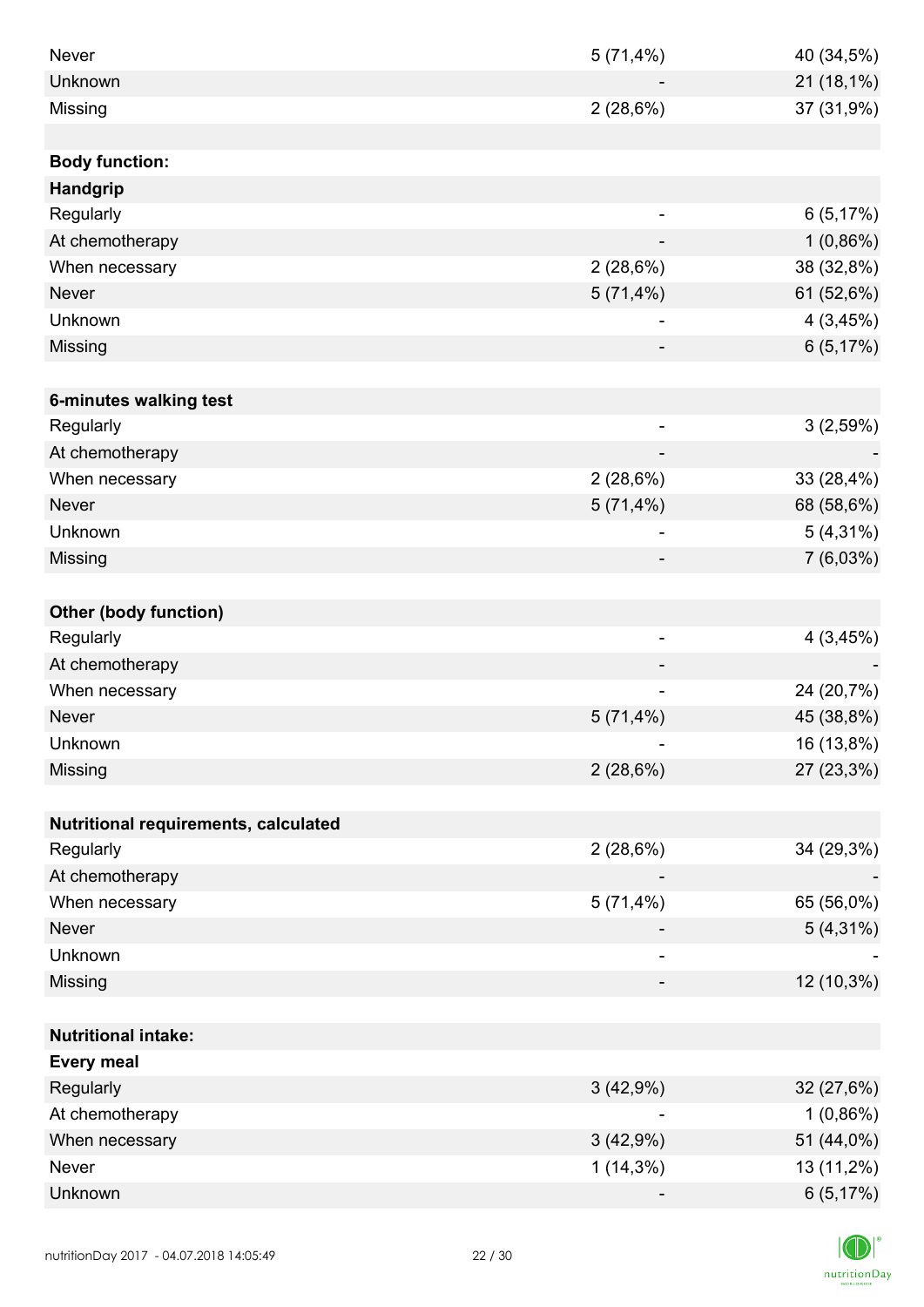| Missing                     |             | 13 (11,2%)  |
|-----------------------------|-------------|-------------|
|                             |             |             |
| 1 meal per day<br>Regularly |             |             |
|                             |             | 12 (10,3%)  |
| At chemotherapy             |             | $1(0,86\%)$ |
| When necessary              | $1(14,3\%)$ | 36 (31,0%)  |
| Never                       | 3(42,9%)    | 19 (16,4%)  |
| Unknown                     |             | 9(7,76%)    |
| Missing                     | 3(42,9%)    | 39 (33,6%)  |
|                             |             |             |
| 2 meals per day             |             |             |
| Regularly                   |             | 12 (10,3%)  |
| At chemotherapy             |             |             |
| When necessary              | $1(14,3\%)$ | 35 (30,2%)  |
| Never                       | 3(42,9%)    | 20 (17,2%)  |
| Unknown                     |             | 9(7,76%)    |
| Missing                     | 3(42,9%)    | 40 (34,5%)  |
|                             |             |             |
| 24h recall                  |             |             |
| Regularly                   | $1(14,3\%)$ | 28 (24,1%)  |
| At chemotherapy             |             | 2(1,72%)    |
| When necessary              | 2(28,6%)    | 41 (35,3%)  |
| <b>Never</b>                | 2(28,6%)    | 12 (10,3%)  |
| Unknown                     |             | $7(6,03\%)$ |
| Missing                     | 2(28,6%)    | 26 (22,4%)  |
|                             |             |             |
| Other (nutritional intake)  |             |             |
| Regularly                   |             | 2(1,72%)    |
| At chemotherapy             | -           |             |
| When necessary              |             | 17 (14,7%)  |
| <b>Never</b>                | 2(28,6%)    | 22 (19,0%)  |
| Unknown                     |             | 18 (15,5%)  |
| Missing                     | 5(71,4%)    | 57 (49,1%)  |
|                             |             |             |
| Questionnaire completed by  |             |             |
| <b>Dietitian</b>            |             | 42 (36,2%)  |
| <b>Nurse</b>                | 2(28,6%)    | 29 (25,0%)  |
| Physician                   | 2(28,6%)    | 39 (33,6%)  |
| Nutritional scientist       | 2(28,6%)    | $5(4,31\%)$ |
| Other                       | $1(14,3\%)$ |             |
| Missing                     |             | $1(0,86\%)$ |

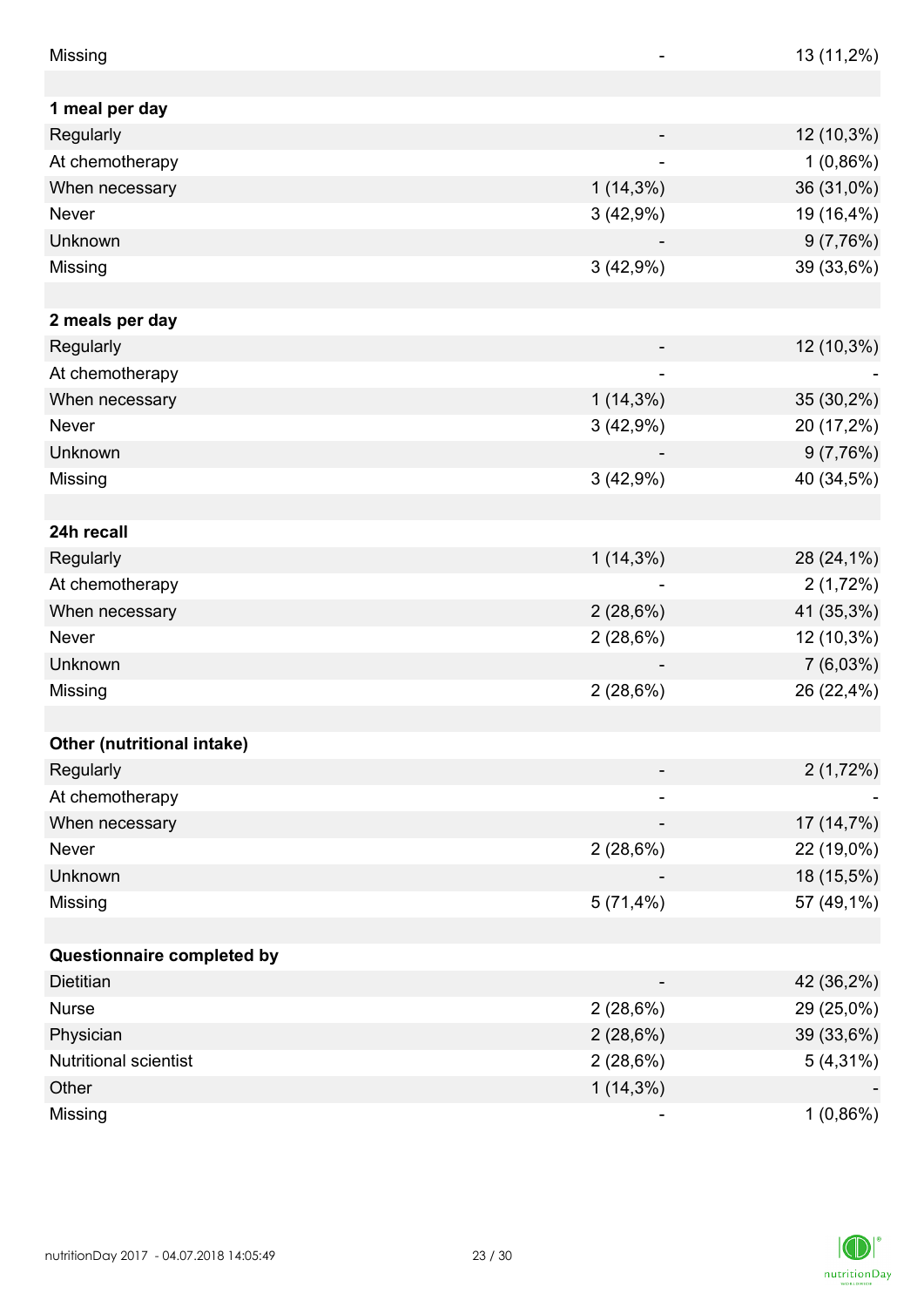| V. Oncology: Cancer patients - Diagnosis & therapy ("Sheet 2 onco") |                     |                          |
|---------------------------------------------------------------------|---------------------|--------------------------|
|                                                                     | <b>YOUR RESULTS</b> | <b>REFERENCE RESULTS</b> |
| Number of patients completing Sheet 2_onco:                         | 97                  | 1064                     |
| Demographic data:                                                   |                     |                          |
| Age (years)                                                         | 64 [23-88]          | 66 [18-96]               |
| Female gender                                                       | 41 (42,3%)          | 423 (39,8%)              |
| Weight (kg)                                                         | $69,4 \pm 13,9$     | $64,3 \pm 16,9$          |
| Height (cm)                                                         | $165,0 \pm 9,9$     | $165,4 \pm 9,8$          |
| BMI (kg/m2)                                                         | $25,8 \pm 4,7$      | $23,6 \pm 4,8$           |
| Outpatient (o)/Ward (w)                                             |                     |                          |
| Outpatient(o)                                                       | 32 (33,0%)          | 63 (5,92%)               |
| Ward $(w)$                                                          | 65 (67,0%)          | 997 (93,7%)              |
| Missing                                                             |                     | 4(0,38%)                 |
| <b>Goal of Therapy</b>                                              |                     |                          |
| Curative                                                            | 67 (69,1%)          | 606 (57,0%)              |
| Palliative                                                          | 25 (25,8%)          | 359 (33,7%)              |
| Terminal                                                            | $4(4,12\%)$         | 74 (6,95%)               |
| Missing                                                             | 1(1,03%)            | 25 (2,35%)               |
|                                                                     |                     |                          |
| <b>Reason for admission</b>                                         |                     |                          |
| Clinical diagnostics                                                | $7(7,22\%)$         | 109 (10,2%)              |
| Therapy                                                             | 53 (54,6%)          | 516 (48,5%)              |
| Surgery related                                                     | 5(5,15%)            | 225 (21,1%)              |
| <b>Treatment complications</b>                                      | 6(6, 19%)           | 124 (11,7%)              |
| Poor health status                                                  | 27 (27,8%)          | 139 (13,1%)              |
| Independent care difficult                                          |                     | 8(0,75%)                 |
| Missing                                                             |                     |                          |
| <b>Present cancer diagnosis</b>                                     |                     |                          |
| <b>Breast</b>                                                       | 13 (13,4%)          | 59 (5,55%)               |
| Colon, rectum                                                       | 13 (13,4%)          | 172 (16,2%)              |
| Prostate                                                            | 3(3,09%)            | $31(2,91\%)$             |
| Lung                                                                | 14 (14,4%)          | 86 (8,08%)               |
| Skin                                                                | $1(1,03\%)$         | 8(0,75%)                 |
| Kidney/bladder                                                      | 3(3,09%)            | 31 (2,91%)               |
| Gastric/oesophageal                                                 | 3(3,09%)            | 152 (14,3%)              |
| Pancreas                                                            | 5(5,15%)            | 69 (6,48%)               |
| Lymphoma                                                            | 12 (12,4%)          | 102 (9,59%)              |
| Ears nose throat (ENT)                                              | $4(4,12\%)$         | 51 (4,79%)               |
| Leukaemia                                                           | 10 (10,3%)          | 77 (7,24%)               |
| Genital tract                                                       | $4(4,12\%)$         | 38 (3,57%)               |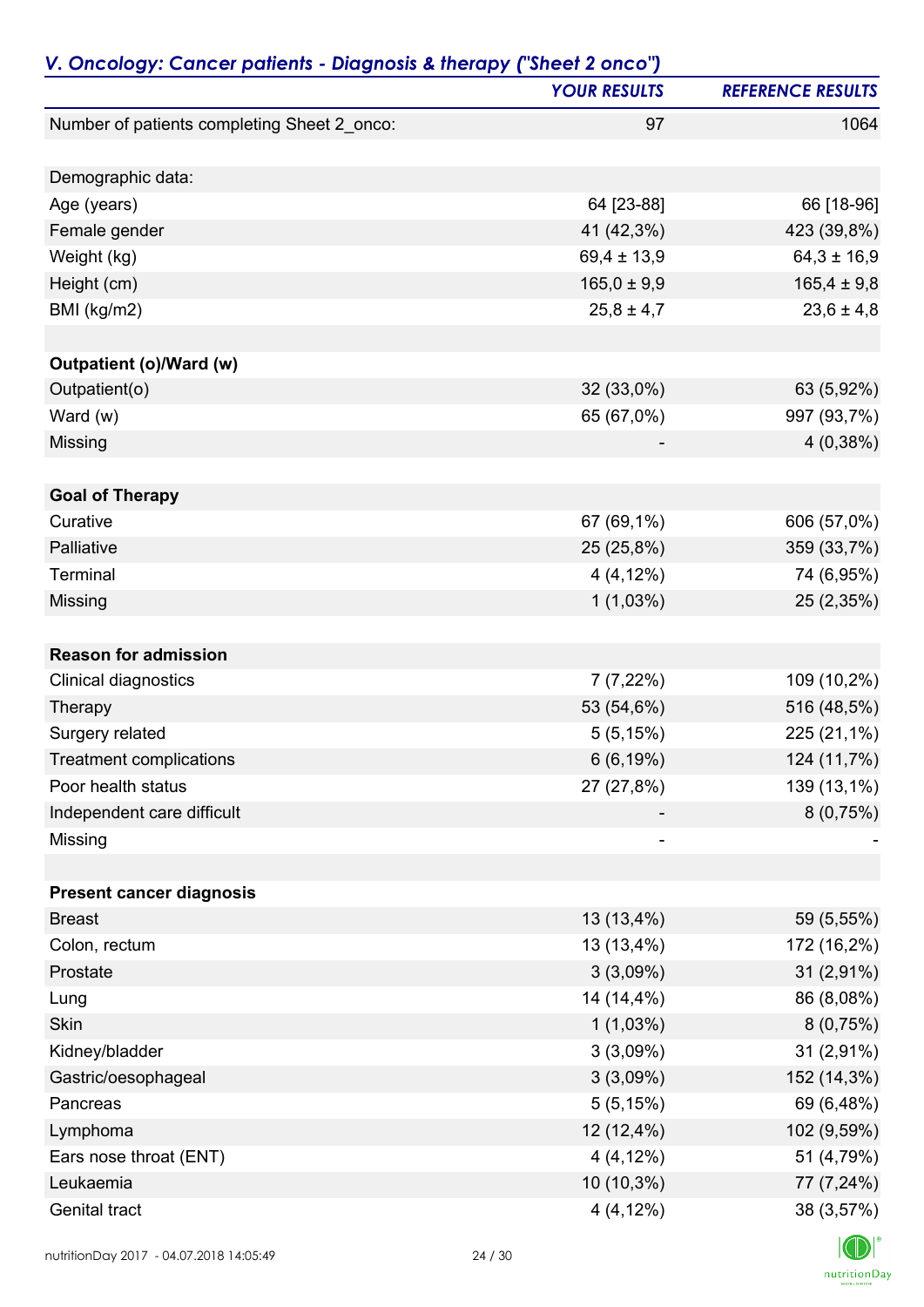| Liver                          | $1(1,03\%)$ | 106 (9,96%) |
|--------------------------------|-------------|-------------|
| Sarcoma                        | $1(1,03\%)$ | 11 (1,03%)  |
| <b>Brain</b>                   | 1(1,03%)    | 23 (2,16%)  |
| <b>Testicular</b>              |             |             |
| Other                          | 12 (12,4%)  | 85 (7,99%)  |
| Missing                        |             | 11 (1,03%)  |
|                                |             |             |
| <b>Time since diagnosis</b>    |             |             |
| 0-2 months                     | 21 (21,6%)  | 366 (34,4%) |
| 3-5 months                     | 15 (15,5%)  | 184 (17,3%) |
| 6-12 months                    | 30 (30,9%)  | 169 (15,9%) |
| 1-2 years                      | 9(9,28%)    | 147 (13,8%) |
| 2-4 years                      | $7(7,22\%)$ | 82 (7,71%)  |
| > 4 years                      | 14 (14,4%)  | 94 (8,83%)  |
| Missing                        | $1(1,03\%)$ | 19 (1,79%)  |
|                                |             |             |
| <b>Cancer staging</b>          |             |             |
| 0=Carcinoma in situ            | 3(3,09%)    | 55 (5,17%)  |
| I=Localized                    | 20 (20,6%)  | 244 (22,9%) |
| II=Early locally advanced      | 16 (16,5%)  | 176 (16,5%) |
| III=Late locally advanced      | 13 (13,4%)  | 176 (16,5%) |
| IV=Metastasised                | 28 (28,9%)  | 302 (28,4%) |
| Missing                        | 17 (17,5%)  | 111 (10,4%) |
|                                |             |             |
| Time since first therapy start |             |             |
| No therapy                     | 15 (15,5%)  | 134 (12,6%) |
| Tumour staging/diagnosis       | 5(5, 15%)   | 67 (6,30%)  |
| 0-2 months                     | 11 (11,3%)  | 290 (27,3%) |
| 3-5 months                     | 7 (7,22%)   | 145 (13,6%) |
| 6-12 months                    | 15 (15,5%)  | 153 (14,4%) |
| 1-2 years                      | 6(6,19%)    | 114 (10,7%) |
| 2-4 years                      | 3(3,09%)    | 64 (6,02%)  |
| > 4 years                      | 7(7,22%)    | 104 (9,77%) |
| Missing                        | 3(3,09%)    | 16 (1,50%)  |
|                                |             |             |
| <b>Therapy situation</b>       |             |             |
| Diagnosis                      | 3(3,09%)    | 109 (10,2%) |
| Chemotherapy 1st line          | 26 (26,8%)  | 191 (18,0%) |
| Chemotherapy > 1st line        | 5(5,15%)    | 173 (16,3%) |
| Radiotherapy                   | 32 (33,0%)  | 70 (6,58%)  |
| Target therapy                 | $2(2,06\%)$ | 31 (2,91%)  |
| Hormone therapy                | $1(1,03\%)$ | 12 (1,13%)  |
| Palliative                     | 12 (12,4%)  | 121 (11,4%) |
| Surgery                        | 5(5,15%)    | 348 (32,7%) |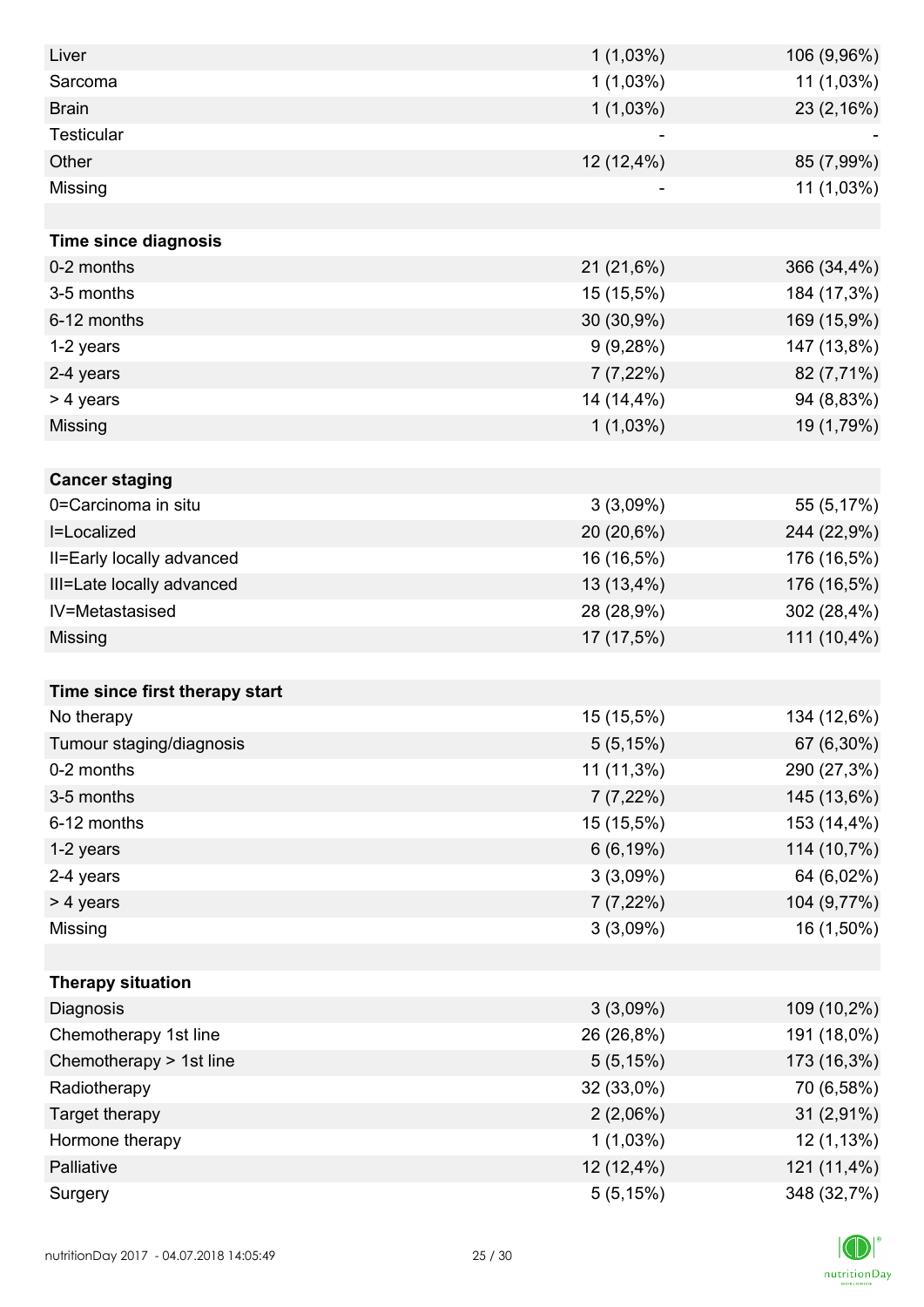| Cancer related complications                                                             | 10 (10,3%)  | 67 (6,30%)  |
|------------------------------------------------------------------------------------------|-------------|-------------|
| Therapy related complications                                                            | 7(7,22%)    | 43 (4,04%)  |
| Missing                                                                                  |             | 13 (1,22%)  |
|                                                                                          |             |             |
| <b>Infections</b>                                                                        |             |             |
| None                                                                                     | 76 (78,4%)  | 808 (75,9%) |
| Local                                                                                    | 14 (14,4%)  | 161 (15,1%) |
| General                                                                                  | $7(7,22\%)$ | 73 (6,86%)  |
| Missing                                                                                  |             | 22 (2,07%)  |
|                                                                                          |             |             |
| <b>Nutrition Treatment</b>                                                               |             |             |
| No special diet                                                                          | 61 (62,9%)  | 458 (43,0%) |
| Individualized diet plan                                                                 | 14 (14,4%)  | 305 (28,7%) |
| Energy rich/protein rich ONS                                                             | 20 (20,6%)  | 121 (11,4%) |
| Enteral nutrition (via NGT/PEG)                                                          | 5(5,15%)    | 65 (6,11%)  |
| Parenteral nutrition                                                                     | 2(2,06%)    | 136 (12,8%) |
| ONS enriched with special nutrients                                                      |             | 25 (2,35%)  |
| Special nutrients (EPA, branched chained amino acids,<br>glutamine, arginine, carnitine) |             | 13 (1,22%)  |
| Personal preferences                                                                     | 2(2,06%)    | 110 (10,3%) |
| Counselling                                                                              | $4(4,12\%)$ | 54 (5,08%)  |
| Other                                                                                    | 5(5,15%)    | 28 (2,63%)  |
| Missing                                                                                  |             |             |

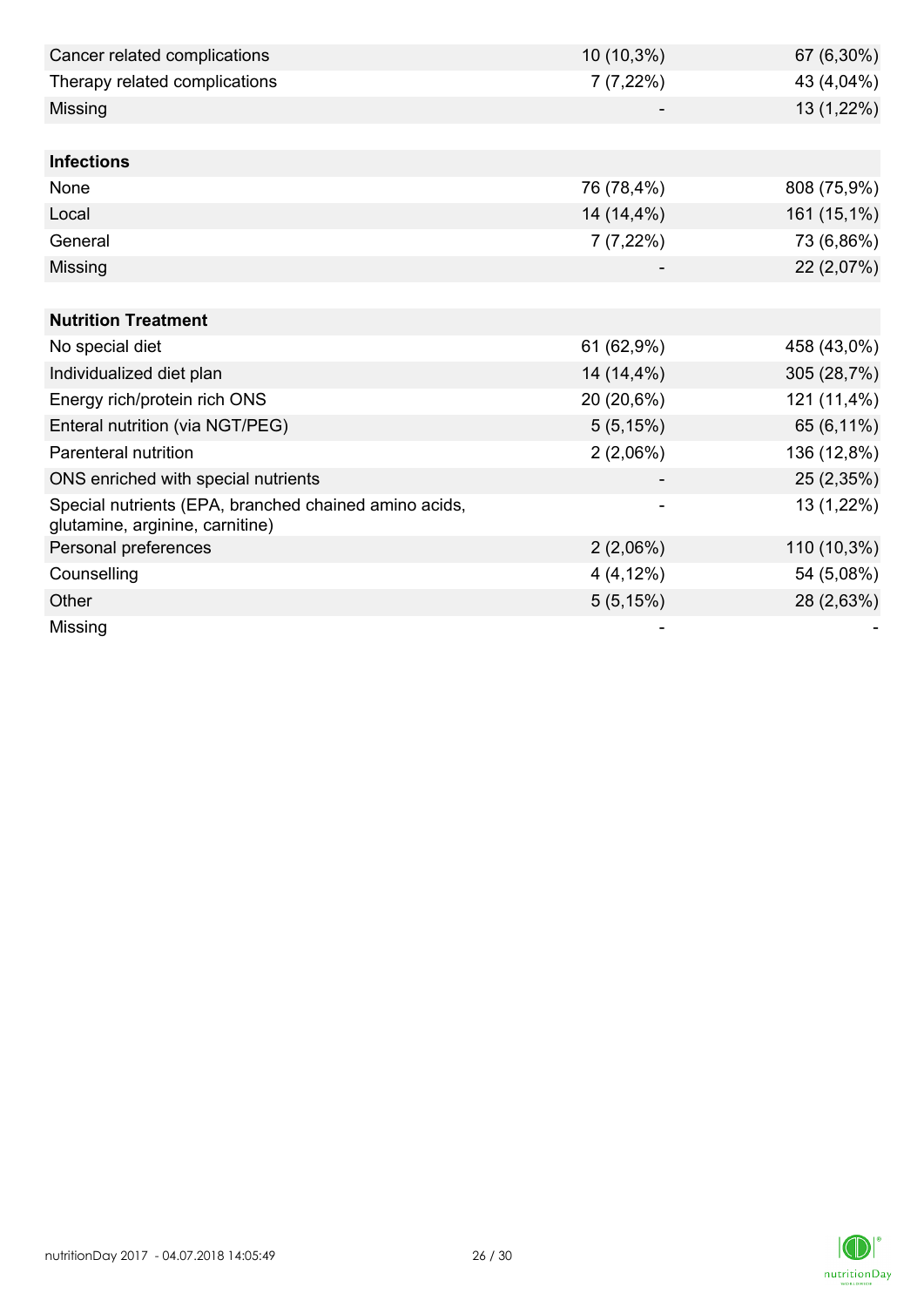| V. Oncology: Cancer patients - Appetite, food intake & quality of life ("Sheet 3 onco") |                     |                          |
|-----------------------------------------------------------------------------------------|---------------------|--------------------------|
|                                                                                         | <b>YOUR RESULTS</b> | <b>REFERENCE RESULTS</b> |
| Number of patients completing Sheet 3_onco:                                             | 93                  | 1056                     |
| Body weight prior to becoming ill                                                       | 75 [43-131]         | 70 [22-180]              |
|                                                                                         |                     |                          |
| Actual body weight                                                                      | 71 [44-115]         | 63 [21-128]              |
| Change in weight was                                                                    |                     |                          |
| Intentional                                                                             | 3(3,09%)            | 31 (2,91%)               |
| Unintentional                                                                           | 63 (64,9%)          | 644 (60,5%)              |
| Weight is stable                                                                        | 16 (16,5%)          | 180 (16,9%)              |
| Missing                                                                                 | $3(3,09\%)$         | 31 (2,91%)               |
| During the last week                                                                    |                     |                          |
| Patients who have had pain:                                                             |                     |                          |
| Not at all                                                                              | 34 (35,1%)          | 366 (34,4%)              |
| A little                                                                                | 26 (26,8%)          | 294 (27,6%)              |
| Quite a bit                                                                             | 19 (19,6%)          | 192 (18,0%)              |
| Very much                                                                               | 9(9,28%)            | 108 (10,2%)              |
| Missing                                                                                 | 6(6, 19%)           | 90 (8,46%)               |
| Patients who needed a rest:                                                             |                     |                          |
| Not at all                                                                              | 28 (28,9%)          | 261 (24,5%)              |
| A little                                                                                | 25 (25,8%)          | 311 (29,2%)              |
| Quite a bit                                                                             | 24 (24,7%)          | 243 (22,8%)              |
| Very much                                                                               | 12 (12,4%)          | 131 (12,3%)              |
| Missing                                                                                 | $7(7,22\%)$         | 98 (9,21%)               |
| Patients who felt weak:                                                                 |                     |                          |
| Not at all                                                                              | 27 (27,8%)          | 255 (24,0%)              |
| A little                                                                                | 27 (27,8%)          | 297 (27,9%)              |
| Quite a bit                                                                             | 27 (27,8%)          | 260 (24,4%)              |
| Very much                                                                               | 11 (11,3%)          | 142 (13,3%)              |
| Missing                                                                                 | 5(5,15%)            | 95 (8,93%)               |
| Patients who felt depressed:                                                            |                     |                          |
| Not at all                                                                              | 39 (40,2%)          | 382 (35,9%)              |
| A little                                                                                | 29 (29,9%)          | 337 (31,7%)              |
| Quite a bit                                                                             | 16 (16,5%)          | 148 (13,9%)              |
| Very much                                                                               | 6(6, 19%)           | 80 (7,52%)               |
| Missing                                                                                 | 5(5,15%)            | 92 (8,65%)               |

### **Patients who were tired:**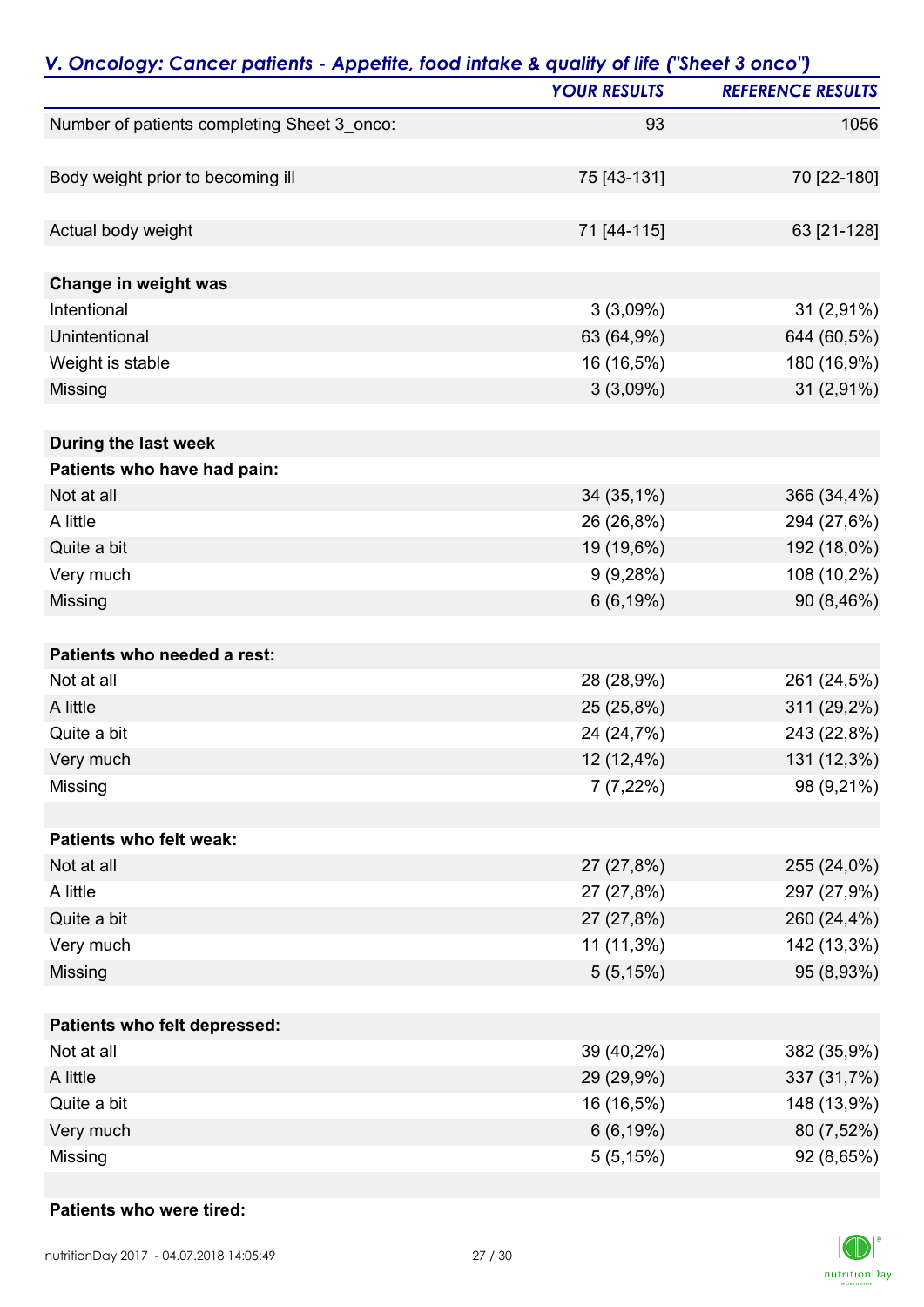| Not at all                                                  | 16 (16,5%)  | 272 (25,6%) |
|-------------------------------------------------------------|-------------|-------------|
| A little                                                    | 31 (32,0%)  | 317 (29,8%) |
| Quite a bit                                                 | 30 (30,9%)  | 240 (22,6%) |
| Very much                                                   | 12 (12,4%)  | 124 (11,7%) |
| Missing                                                     | $7(7,22\%)$ | 92 (8,65%)  |
|                                                             |             |             |
| Patients whose pain interfered with their daily activities: |             |             |
| Not at all                                                  | 45 (46,4%)  | 412 (38,7%) |
| A little                                                    | 18 (18,6%)  | 250 (23,5%) |
| Quite a bit                                                 | 13 (13,4%)  | 168 (15,8%) |
| Very much                                                   | 11 (11,3%)  | 114 (10,7%) |
| Missing                                                     | $7(7,22\%)$ | 97 (9,12%)  |
|                                                             |             |             |
| Patients who lacked appetite:                               |             |             |
| Not at all                                                  | 44 (45,4%)  | 386 (36,3%) |
| A little                                                    | 22 (22,7%)  | 270 (25,4%) |
| Quite a bit                                                 | 14 (14,4%)  | 171 (16,1%) |
| Very much                                                   | 11 (11,3%)  | 119 (11,2%) |
| Missing                                                     | 5(5,15%)    | 98 (9,21%)  |
|                                                             |             |             |
| <b>Just now</b>                                             |             |             |
| Patients who have pain:                                     |             |             |
| Not at all                                                  | 48 (49,5%)  | 411 (38,6%) |
| A little                                                    | 29 (29,9%)  | 337 (31,7%) |
| Quite a bit                                                 | 12 (12,4%)  | 150 (14,1%) |
| Very much                                                   |             | 48 (4,51%)  |
| Missing                                                     | 6(6, 19%)   | 101 (9,49%) |
|                                                             |             |             |
| Patients who need a rest:                                   |             |             |
| Not at all                                                  | 22 (22,7%)  | 225 (21,1%) |
| A little                                                    | 41 (42,3%)  | 351 (33,0%) |
| Quite a bit                                                 | 22 (22,7%)  | 263 (24,7%) |
| Very much                                                   | 5(5,15%)    | 102 (9,59%) |
| Missing                                                     | 5(5,15%)    | 100 (9,40%) |
|                                                             |             |             |
| <b>Patients who feel weak:</b>                              |             |             |
| Not at all                                                  | 31 (32,0%)  | 242 (22,7%) |
| A little                                                    | 33 (34,0%)  | 337 (31,7%) |
| Quite a bit                                                 | 20 (20,6%)  | 257 (24,2%) |
| Very much                                                   | $7(7,22\%)$ | 105 (9,87%) |
| Missing                                                     | 5(5,15%)    | 101 (9,49%) |
|                                                             |             |             |
| Patients who are depressed:<br>Not at all                   |             |             |
|                                                             | 49 (50,5%)  | 413 (38,8%) |

 $|D|$  $nutri   
tion Day$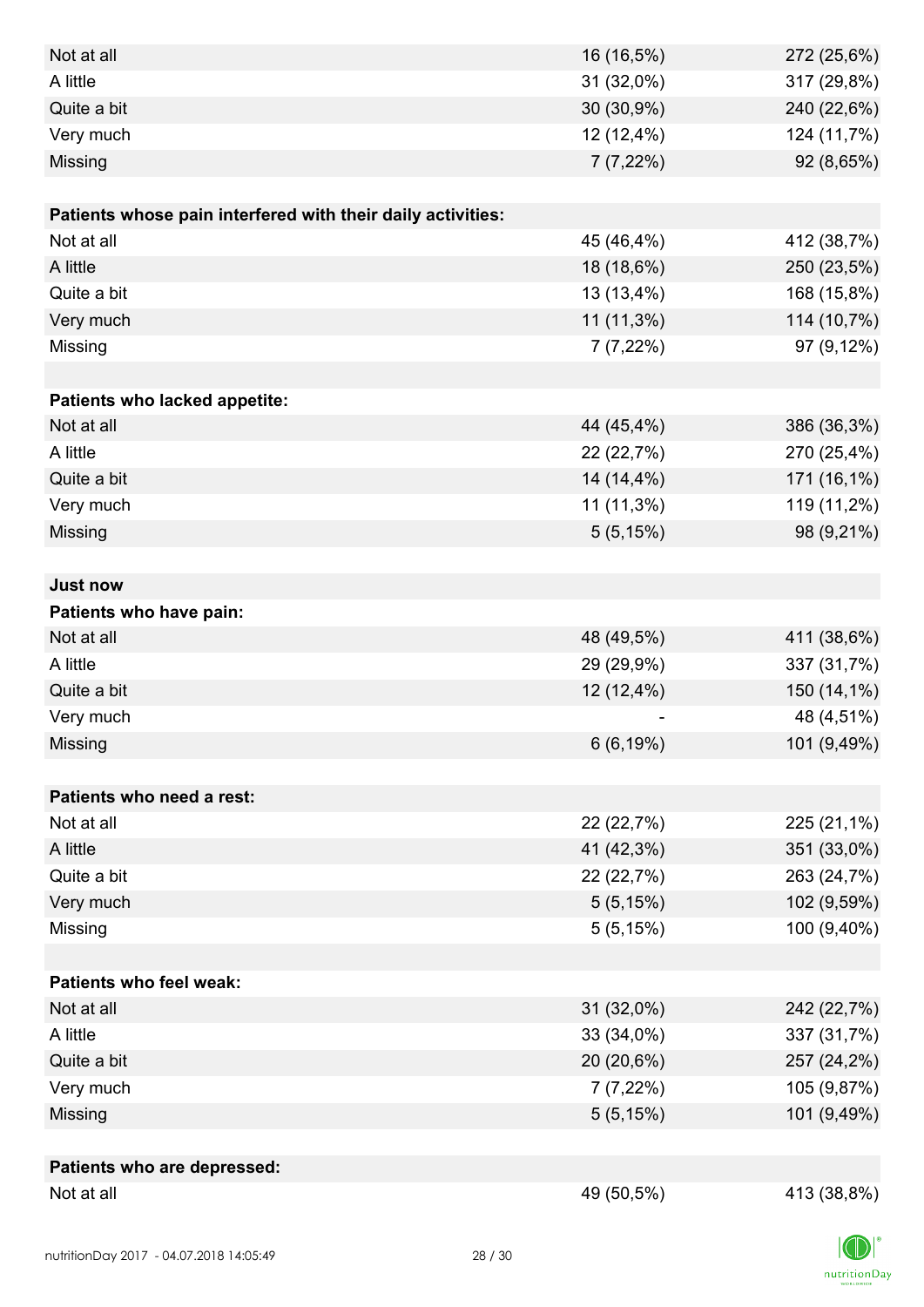| A little                                                    | 27 (27,8%)  | 338 (31,8%) |
|-------------------------------------------------------------|-------------|-------------|
| Quite a bit                                                 | 13 (13,4%)  | 145 (13,6%) |
| Very much                                                   |             | 47 (4,42%)  |
| Missing                                                     | 5(5,15%)    | 99 (9,30%)  |
|                                                             |             |             |
| Patients who are tired:                                     |             |             |
| Not at all                                                  | 22 (22,7%)  | 253 (23,8%) |
| A little                                                    | 42 (43,3%)  | 372 (35,0%) |
| Quite a bit                                                 | 17 (17,5%)  | 230 (21,6%) |
| Very much                                                   | $7(7,22\%)$ | 88 (8,27%)  |
| Missing                                                     | $7(7,22\%)$ | 98 (9,21%)  |
|                                                             |             |             |
| Patients whose pain interferes with their daily activities: |             |             |
| Not at all                                                  | 42 (43,3%)  | 378 (35,5%) |
| A little                                                    | 21 (21,6%)  | 285 (26,8%) |
| Quite a bit                                                 | 16 (16,5%)  | 185 (17,4%) |
| Very much                                                   | 8(8,25%)    | 84 (7,89%)  |
| Missing                                                     | $7(7,22\%)$ | 103 (9,68%) |
|                                                             |             |             |
| Patients who lack appetite:                                 |             |             |
| Not at all                                                  | 48 (49,5%)  | 359 (33,7%) |
| A little                                                    | 18 (18,6%)  | 301 (28,3%) |
| Quite a bit                                                 | 18 (18,6%)  | 180 (16,9%) |
| Very much                                                   | 5(5,15%)    | 98 (9,21%)  |
| Missing                                                     | 5(5,15%)    | 102 (9,59%) |
|                                                             |             |             |
| Reasons for change in appetite/food intake                  |             |             |
| Nausea/Vomiting                                             | 18 (18,6%)  | 161 (15,1%) |
| Inflammation in mouth                                       | 6(6, 19%)   | 57 (5,36%)  |
| Pain                                                        | 14 (14,4%)  | 120 (11,3%) |
| Constipation                                                | 10 (10,3%)  | 69 (6,48%)  |
| Diarrhea                                                    | 8(8,25%)    | 44 (4,14%)  |
| Change in taste/smell                                       | 14 (14,4%)  | 108 (10,2%) |
| Early satiation/Loss of appetite                            | 16 (16,5%)  | 252 (23,7%) |
| Other                                                       | 11 (11,3%)  | 201 (18,9%) |
| Missing                                                     | 3(3,09%)    | 51 (4,79%)  |
|                                                             |             |             |
| Maximum activity performed by patients                      |             |             |
| Able to do sports                                           | 3(3,09%)    | 46 (4,32%)  |
| Fully active                                                | 12 (12,4%)  | 141 (13,3%) |
| Able to carry out light activities                          | 33 (34,0%)  | 210 (19,7%) |
| Able to carry out self care                                 | 18 (18,6%)  | 236 (22,2%) |
| Able to carry out limited self care                         | 9(9,28%)    | 156 (14,7%) |
| Confined to bed or chair                                    | 15 (15,5%)  | 156 (14,7%) |